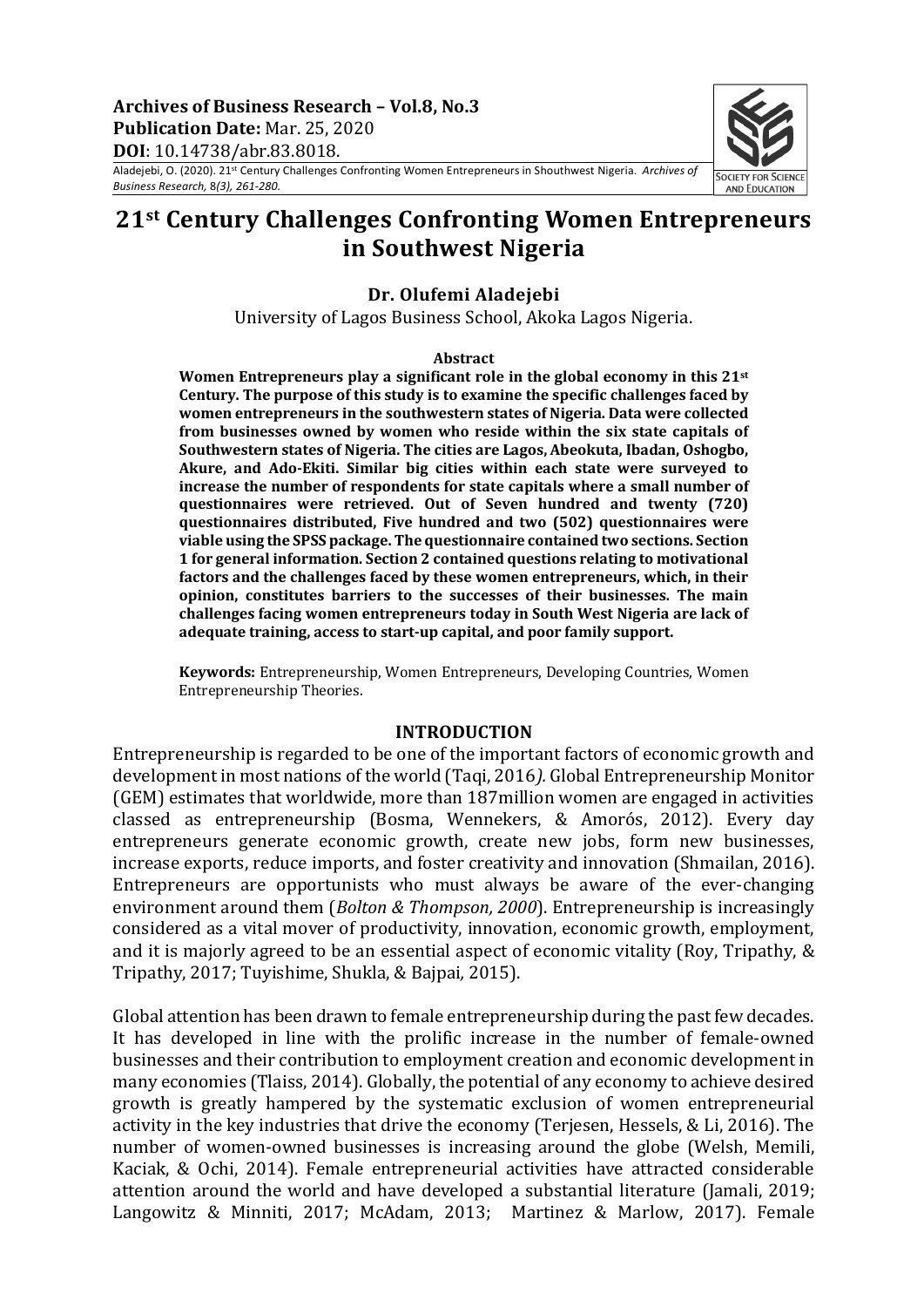entrepreneurship is a growing phenomenon (Jamali, 2019; Martinez, & Marlow, 2017; Zahra, & Wright, 2016) identified as making contributions to economy in terms of growth and job creation (Orhan,  $&$  Scott, 2001); McMullen  $&$  Warnick, 2016) and for improving quality of life (McMullen & Warnick, 2016; Baumol, Litan, & Schramm, 2007). Many women today contribute to business and politics. Female entrepreneurship is on the rise (Yunis et al., 2018). There has been increasing research on women entrepreneurs in developing countries (Tlaiss, 2013). Women-owned businesses are on the rise today (Kamberidou, 2013). The International Labour Organisation (ILO) report that the idea and practice of women entrepreneurship is a 1980s phenomenon. Women entrepreneurship both in research and practice was barely known until the 1980s (Roy et al., 2017). Small businesses are important drivers of economic growth, and women entrepreneurs are key developers of these businesses (Cesaroni, & Paoloni, 2016). Women engage in business because of many reasons, especially autonomy and social power (Alhabidi, 2013). 2030 Agenda for sustainable development contains women's economic empowerment as a cardinal goal. The 2016 report of the United Nations Secretary General's High-Level team on women's economic empowerment offers serious proof that women are behind men when it comes to the number of female owners of a business, access to economic resources, and the size of women-owned businesses, specifically, women-owned firms are smaller and disadvantaged in their access to resources, credit, and assets (Undersecretary-Generals High-Level Panel on Women's Economic Empowerment, 2016).

Entrepreneurship remains the gateway to sustainable wealth creation in Nigeria (Nwala & Alfred, 2013; Idris, 2015). Nigeria has serious business and investment potential as a result of an abundance of dynamic human, vibrant, and natural resources (Ihugba, Odii & Njoku, 2013). Women-owned businesses are not as economically developed as their men counterparts in Nigeria (Ekpe, Alabo & Egbe, 2014). This is a result of institutional barriers placed on women, which do not allow them to participate fully in economic empowerment programs, particularly through trader (Ekpe et al., 2014). Political and economic opportunities for female entrepreneurs have been limited. In the Nigerian National Assembly, there are very few females in comparison to their male counterparts (Ukonu, & Tafamel, 2011). The same with the State House of Assemblies. Current Statistics. Mordi (2010) observes that traditional functions occupied by the Nigerian women in the family are getting altered because of changes in the family arrangement, which has allowed women to undertake more practical and functional roles within the society. Women's income is noted to be largely invested in the family and household needs rather than massive investments outside the homes, such as the building of houses. However, some women build houses but on the minimum (Opoku-Ware, 2014).

## **PROBLEM STATEMENT**

Entrepreneurship is often considered a male-gendered concept and carries masculine connotations (Yunis, Hashim, & Anderson, 2018). Traditionally, entrepreneurship is assumed to be a male-dominated area; the participation of women in this arena has been increasing steadily with the support of the transformation into a knowledge economy. According to the "Women's Entrepreneurship" report of Global Entrepreneurship Monitor (GEM, 2017), approximately 41 percent of early-stage entrepreneurs were women across the 61 economies that were included in the study. Also, the gender gap, which is defined as the ratio of women to men participating in entrepreneurship, narrowed by six percent in 2014 compared to 2012 (GEM, 2017). If women cannot obtain freedom and get economically self-reliant, they have to remain reliant on a husband or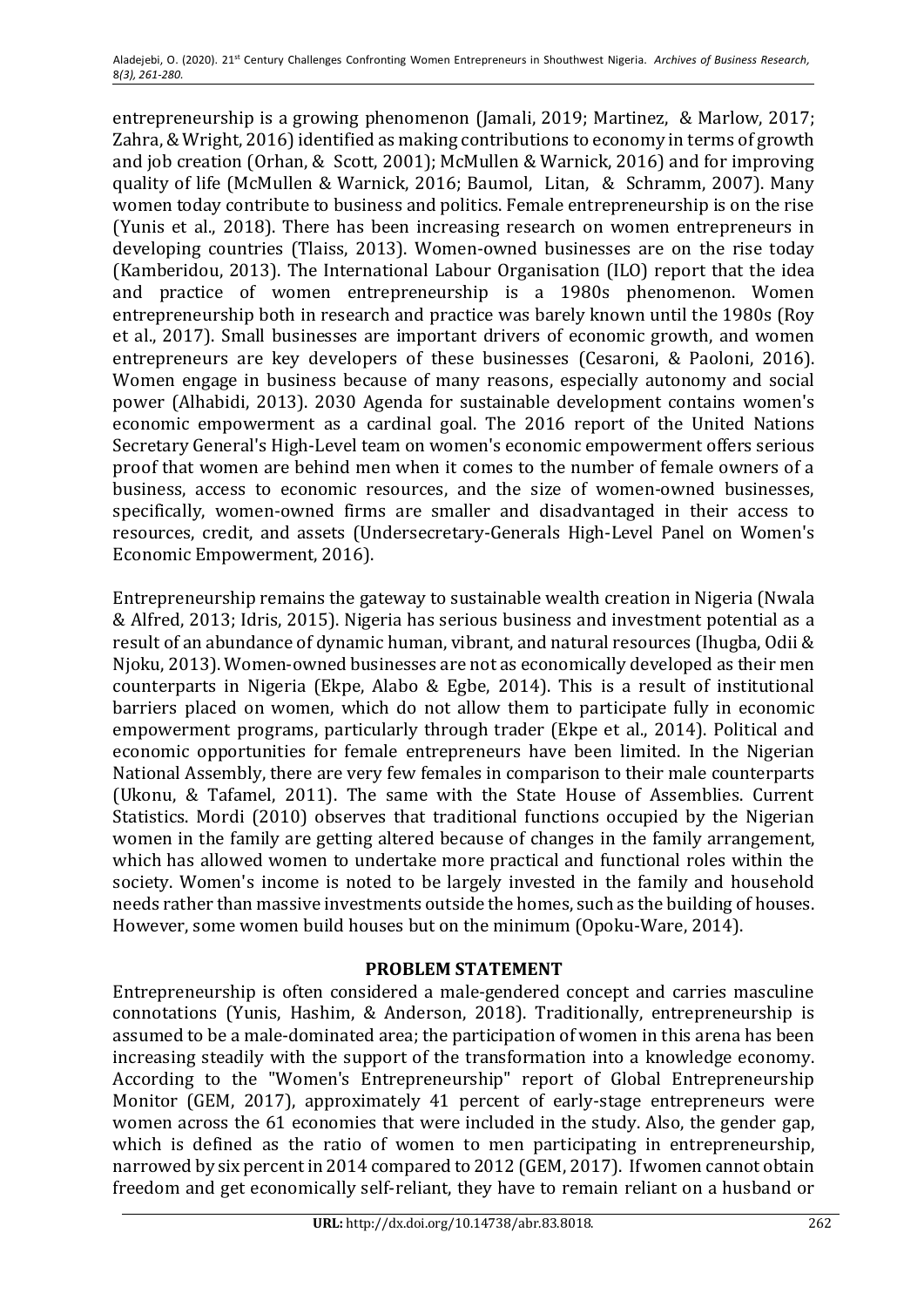other male figure, and to be dependent on another is not at all the same as being free (Cole, 2015). Gender inequality serves the role of constraint to entrepreneurial ideals or decisions, reducing women's participation in economic activities. This is not limited only to access finance or societal rules, but there are also societal perceptions that affect selfperception levels of women or greater fear of failure (Quiñones, 2016). Women have restricted access to resources such as land, credit, education, technology, networks, information, and markets (Quiñones, 2016). In general, women entrepreneurs have social and operational constraints that continue to restrict them from starting and running economic enterprises (*Tuyishime, Shukla, & Bajpai, 2015*). According to Motilewa, Onakoya & Oke  $(2015)$ , the accepted generalization of 'gender' in the Nigerian set up supposes a female to be mainly a homemaker and not engaged in stressful, high-risk business activities, generalized as entrepreneurial activities. This has hampered many Nigerian women from establishing, managing, and growing successful firms, as they are confronted with many political, economic, and social obstacles in the society, as shown by the feminist theory. Women are considered as not separable from the family, and most work of keeping the house in is assigned to them. Generally, women are regarded as mainly the carers of the family (Tisdell, 2002). Women frequently go into entrepreneurship with small resources available to them. As a result, they are likely to venture into areas like retail or services where the cost of entry is low, so is the growth potential (Mauchi, Mutengezanwa, & Damiyano, 2014).

### **Objectives of the Study**

The main goal of this study is to examine the specific challenges faced by women entrepreneurs in the southwestern states of Nigeria. The study will also consider possible solutions to minimize these challenges.

### **LITERATURE REVIEW**

The researches on core entrepreneurship principally focusing on the male entrepreneur come to the limelight in the 1930s. The late 1970s led to the emergence of a specific subdomain of women entrepreneurship (Hughes, Jennings, Brush, Carter, & Welter, 2012).

## **Theoretical Framework Liberal Feminist Theory**

The theoretical framework for this study centers on liberal feminist theory. The liberal feminist theory assumes that there are gender differences between men and women, which gave rise to better power and opportunity given to men compared to women (Beasley, 1999). Therefore, women cannot compete with men on skills and capability basis. Carter et al.; (1977) believe that if equal access to resources is achieved, there will be the disappearance of gender differences in performance. Liberal Feminism is the conviction that women are suppressed in contemporary society because of undeserved discrimination (Alison, 1983). Liberal Feminists do not ask for special privileges for women and simply demand that everyone receive equal treatment without sex as a basis of discrimination (Rosser, 2005). Feminism is a highly contested concept beyond some fairly fundamental propositions about the equal merit of men and women (Adichie, 2015; Mc Cann & Kim, 2013).

### **SOUTHWEST NIGERIA**

Nigeria is divided into 6 geopolitical zones consisting of North West, North East, North Central, South East, South South and South West. The South West has 6 states namely Oyo, Ondo, Ogun, Ekiti, Osun, and Lagos states. The area lies between longitude 2°311and  $6^{\circ}001$ East and Latitude  $6^{\circ}211$ and  $8^{\circ}$  371N with a total land area of 77,818 km2. The Southwest geopolitical zone is bounded in the East by Edo and Delta states, in the North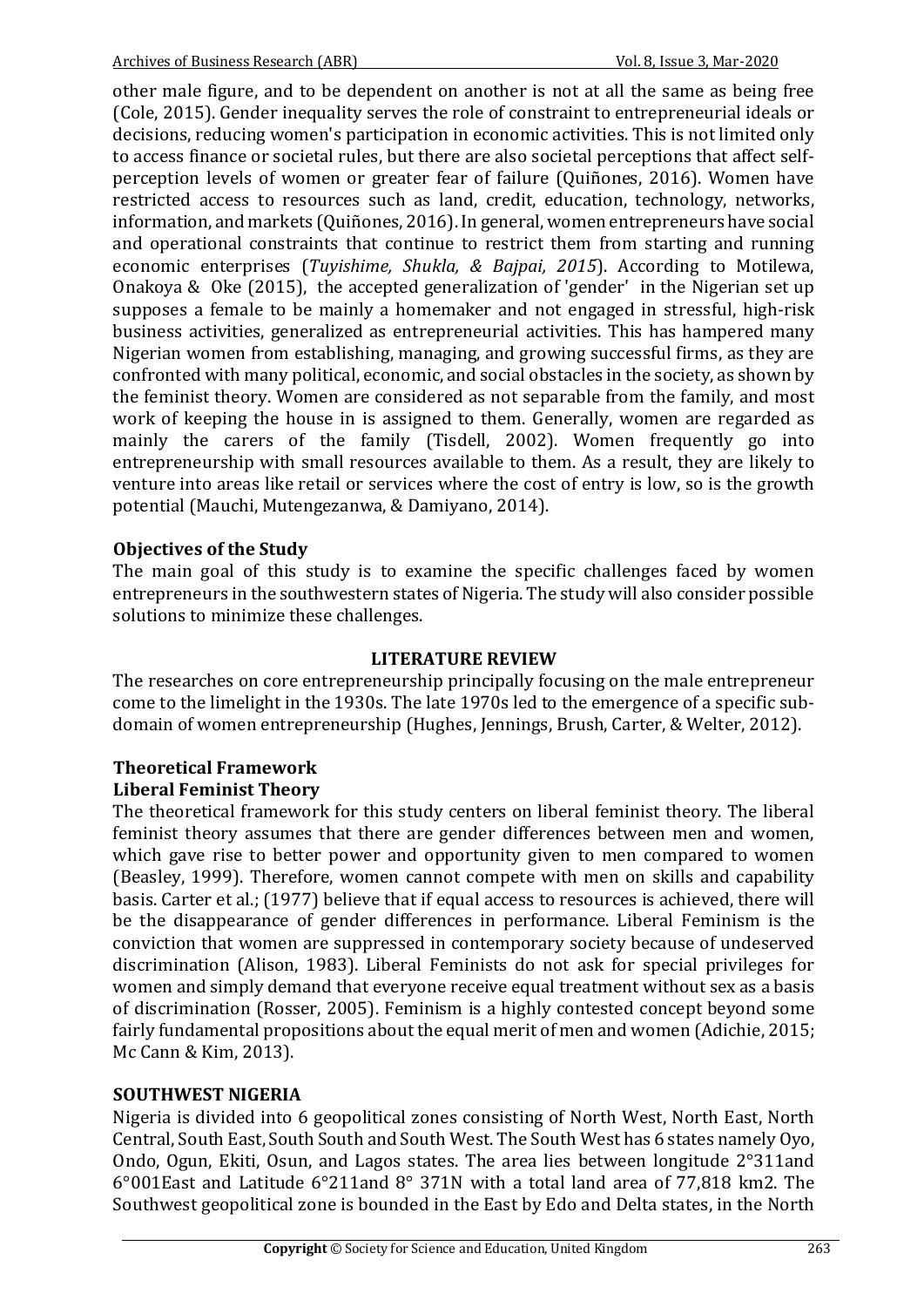by Kwara and Kogi states, in the West by the Republic of Benin and in the south by the Gulf of Guinea (Faleyimu, Agbeja and Alanyemi 2013). It is assumed that South West is the most educationally advanced part of Nigeria. The South West geopolitical zone speaks Yoruba, through with different dialects.

## **Differences between Male and Female Entrepreneurs**

Women are believed to have a lower interest in entrepreneurship compared to men (Chinonye et al.; 2015). According to Shmailan (2016), the following are the differences between male and female entrepreneurs.

| Table 1. General enargeteristics of male and female entrepreneurs |                                               |  |  |
|-------------------------------------------------------------------|-----------------------------------------------|--|--|
| <b>Male Entrepreneurs</b>                                         | <b>Female Entrepreneurs</b>                   |  |  |
| Decision-Making Easy                                              | Difficulty in Making Decisions                |  |  |
| Business focused on Economy and Cost                              | Social<br>Business Focused on Making          |  |  |
|                                                                   | <b>Contribution and Quality</b>               |  |  |
| Willing to Take Financial Risk                                    | More Conservative When it Comes to            |  |  |
|                                                                   | <b>Financial Risk</b>                         |  |  |
| <b>Task-Oriented Managers</b>                                     | Focus on Good Relationships with Employee     |  |  |
| Business manufacturing and construction                           | Business small retail and service orientation |  |  |

#### Table 1: General characteristics of male and female entrepreneurs

| Table 2: Risk tolerance                                                         |                                          |  |  |
|---------------------------------------------------------------------------------|------------------------------------------|--|--|
| <b>Male Entrepreneurs</b>                                                       | <b>Female Entrepreneurs</b>              |  |  |
| Less Concerned About Hazards in Business                                        | More Concerned about Hazards in Business |  |  |
| Ownership                                                                       | Ownership                                |  |  |
| Feel Have Enough Information                                                    | Require More Detailed Information        |  |  |
| Require Less Social Support to Start   Require Social Support to Start Business |                                          |  |  |
| <b>Business</b>                                                                 |                                          |  |  |
| <b>Willing to Fail in Business</b>                                              | Less Willing to Fail in Business         |  |  |
| A propensity for Risk in General                                                | <b>Risk Adverse Generally</b>            |  |  |

| Require Less Social Support to Start   Require Social Support to Start Business |                                  |  |  |  |  |
|---------------------------------------------------------------------------------|----------------------------------|--|--|--|--|
| <b>Business</b>                                                                 |                                  |  |  |  |  |
| Willing to Fail in Business                                                     | Less Willing to Fail in Business |  |  |  |  |
| A propensity for Risk in General<br>Risk Adverse Generally                      |                                  |  |  |  |  |
|                                                                                 |                                  |  |  |  |  |
| <b>Table 3: Financing</b>                                                       |                                  |  |  |  |  |
| <b>Male Entrepreneurs</b>                                                       | <b>Female Entrepreneurs</b>      |  |  |  |  |
| More capital                                                                    | Less capital                     |  |  |  |  |
| More debt                                                                       | nw deht                          |  |  |  |  |

| More capital              | Less capital                                 |
|---------------------------|----------------------------------------------|
| More debt                 | Low debt                                     |
|                           | A lack of track record for financing         |
| Bank trust male           | Bank not trust female                        |
| Easy to access to capital | Easy to access to capital Not easy to access |
|                           | to capital                                   |

| <b>Table 4: Motivation</b> |                                   |  |  |
|----------------------------|-----------------------------------|--|--|
| <b>Male Entrepreneurs</b>  | <b>Female Entrepreneurs</b>       |  |  |
| <b>Externally focused</b>  | Autonomous                        |  |  |
| Strong initiative          | More positive                     |  |  |
|                            | Good common sense                 |  |  |
|                            | Think critically                  |  |  |
|                            | Very aggressive                   |  |  |
|                            | Own boss                          |  |  |
| Earning more money         | Achieve a sense of accomplishment |  |  |
| Previous experience        |                                   |  |  |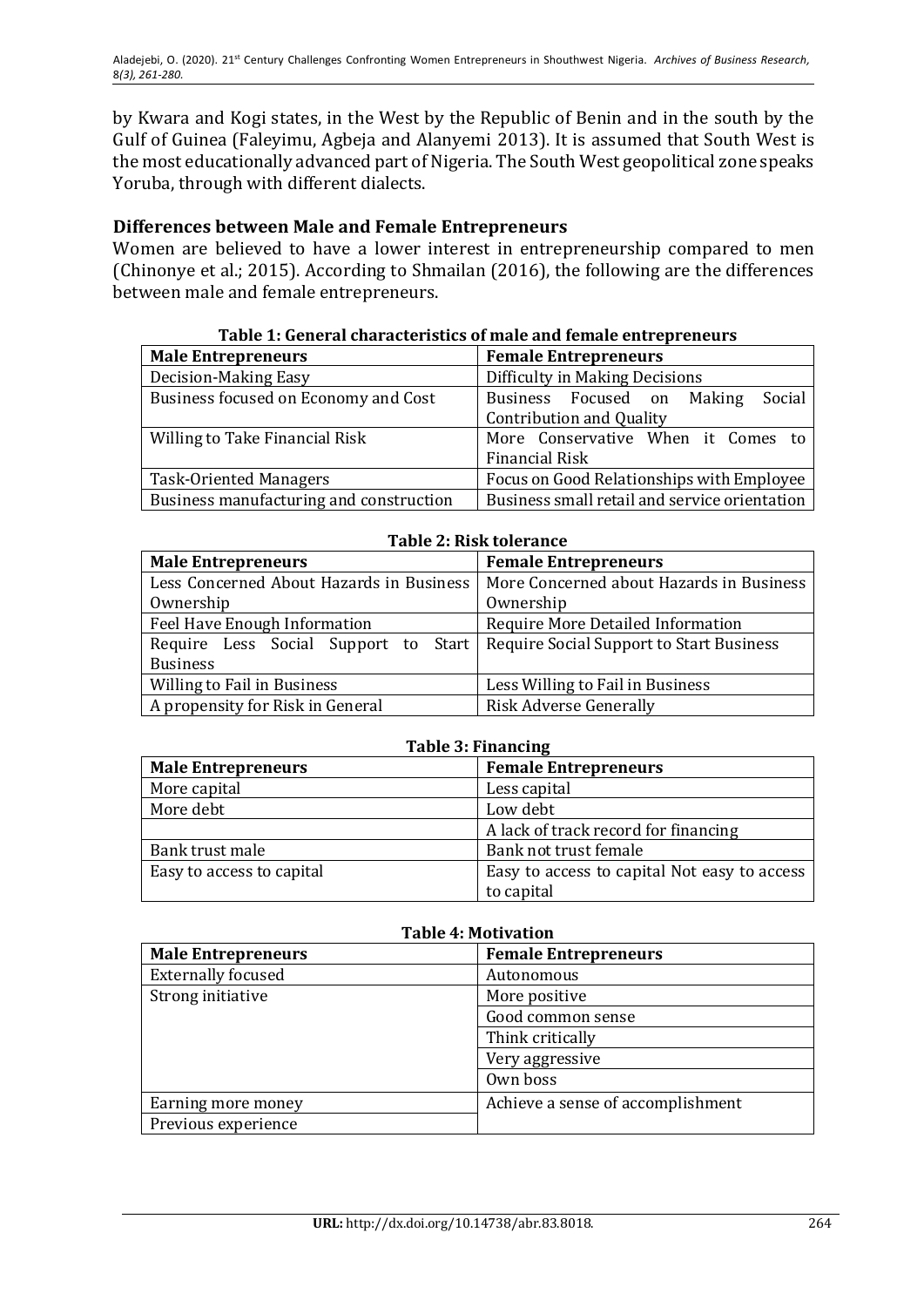| <b>Table 5: Management</b>                               |                                         |  |  |
|----------------------------------------------------------|-----------------------------------------|--|--|
| <b>Female Entrepreneurs</b><br><b>Male Entrepreneurs</b> |                                         |  |  |
| Logical thinkers                                         | Intuitive thinkers                      |  |  |
| Oriented leaders                                         | Communicative and expressive behaviors  |  |  |
|                                                          | Communication skills are excellent.     |  |  |
|                                                          | Understand the needs of their employees |  |  |
| Grow their businesses                                    | Grow their businesses                   |  |  |
| More aggressive when it comes to                         | Cautious and conservative about         |  |  |
| Expansion                                                | Expansion                               |  |  |

## **Who is a Woman Entrepreneur?**

The French economists Cantillon first defined entrepreneurship in the  $18<sup>th</sup>$  century as; self-employment, regardless of nature or direction, and when the risk tolerance and the organization of production factors are needed to produce a good or service in the market (Landström, 2010). The word entrepreneur comes from the French word "entreprise," which means to "undertake"(Cunningham, & Lischeron, 1991). The word entrepreneur was first used by Cantillion in the early 1700s to describe someone who takes a risk by purchasing certain things at one price and by selling another unknown price (Shmailan, 2016). Stam & Spigel (2017) asserted that Entrepreneurship is a course of action by which a person generates prospects for innovation leading to more and unique contributions to society. An entrepreneur is perceived as one who is courageous, independent, a risk-taker, and can combine resources to launch a profit-making enterprise (Ezibe et al., 2013). The term women entrepreneurs refer to a wide range of women-owned/run enterprises. A woman-owned business in the USA is defined as a small business that is at least 51 percent owned, managed, and operated by one or more women (Oliver, Okafor, Nwagwu & Okojie, 2006). According to Ahmad, Xarier, Perumel, Nor & Mohan (2011), a female entrepreneur is a woman who has initiated a business, is actively involved in running it, and her ownership is a minimum of 50% of the enterprise and has been in operation for one year or longer. A woman entrepreneur is a woman who shows initiative and has a keen eye for opportunities; is willing to take risks, and can generate employment opportunities for others and create wealth with her entrepreneurial skills and innovative thinking (Rani & Rao, 2007).

According to the United Nations Conference on Trade and Development (UNCTAD, 2014), six indicators were noted as a measurement of successful female entrepreneurship. The indicators are easy to access to funding for the expansion of their businesses, easy access to customers, suppliers and business partners, work-life balance, increase literacy and education skills, independence and the ability to earn income, and Global presence.

### **Importance of Women Entrepreneurship**

Governments have identified women's importance to entrepreneurship, and consequently make available many programs to grow women entrepreneurship (Vossenberg, 2013). Women entrepreneurs have a significant effect on the economy as they not only create employment for themselves but also for other people (Kamberidou, 2013). Up and coming literature recommends that women can play a significant role in the larger entrepreneurship phenomenon and economic development (Sarfaraz, Faghih, & Majd, 2014). Businesses run by women are one of the rapidly growing entrepreneurial populations globally. They make outstanding contributions to innovation, employment, and wealth creation in all economies (Brush & Cooper, 2012). Many economists and researchers believe female Entrepreneurship as a key contributing reason to the growth of an economy (Bouzekraoui, & Ferhane, 2017). Female entrepreneurship contributes to employment creation and economic growth, but it is more and more identified to also increase the diversity of entrepreneurship in any economic system (Jamali, 2009).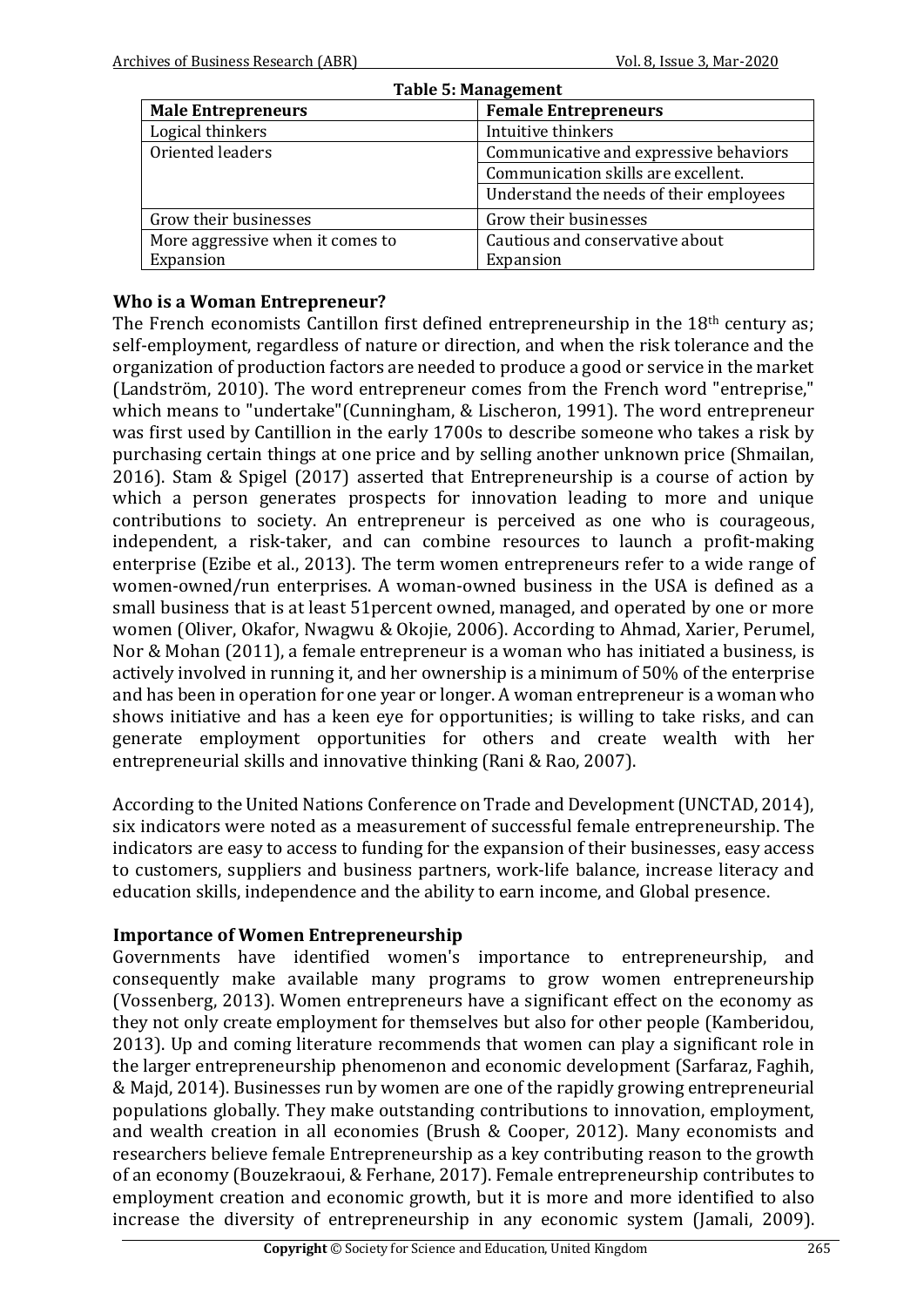Women entrepreneurs globally are significant contributors to the economy, as they are making a difference in the socio-economic arena. Women entrepreneurs contribute many thoughts and serious energy and capital resources to their localities, and come up with jobs as well as generate additional work for suppliers and other spin-off business linkages (Iyiola & Azhu, 2014). In U.S. 1.5trillion dollars worth of sales is generated by more than 9million firms owned by the women entrepreneurs (Fernandes, 2016); Garg, & Agarwal (2017) identified Entrepreneurship as becoming a more and more vital source of employment for women globally (Roy, Tripathy, & Tripathy, 2017).

With the present situation of loss of jobs across all sectors of the economy, women are engaged in more entrepreneurial activities to provide for their homes as some husbands, too, have lost their jobs (Chinonye, Iyiola, Akinbode, Obigbemi, & Eke, 2015). Women play a complementary role in the fight against poverty, especially in developing countries. Some studies reveal that the increasing rate of women participation in entrepreneurship is due to increase economic pressure and possibly awareness as a result of a growing level of education (Tambunan, 2008). Women also participate in entrepreneurial activities to empower themselves socially and economically (Oseremen, 2015). According to Ayogu & Agu (2015), the following are the contributions of women entrepreneurs in economic development. Employment Creation: women entrepreneurs generate employment through their entrepreneurial activities. Many studies demonstrate the positive impact of female entrepreneurs on economic growth and development (Woetzel et al.; 2015; Cuberes & Teignier, 2014; Fetsch, Jackson & Wiens, 2015).

According to United Nations (Entrepreneurship and e-Business Development for Women, 2006), women's entrepreneurship has lower participation rates in formal larger enterprises; however, in SMEs, their participation rate is higher and makes a substantial contribution to the economy of the country.

## **Challenges of Women Entrepreneurship**

Generally, many challenges confront entrepreneurs regardless of their gender, but other challenges are very peculiar to women (Matthew and Panchanatham 2009, Epie, 2009). Women entrepreneurs are vital sources of growth that can empower the economy, yet they face tremendous challenges (Iliya, Abdullahi, Adama, & Audu, 2017). The lives and responsibilities of women in several developing countries have long been bound by domestic boundaries that view them as mothers, wives, and caregivers (Tlaiss, 2014). Nigerian women entrepreneurs face challenges such as time management, lack of marketing skills, family issues, insufficient cash flow, or working capital (Otekunrin, Akintunde, Lawal, & Rotimi, 2013). Culture and family-related issues such as a spouse, children, extended families, and insufficient support structures. Also, challenges such as the absence of empowerment training, information about business growth, and lack of career guidance are some other barriers to women entrepreneurship in Nigeria (Agboola, Ademiluyi & Ademiluyi; Ajani & Igbokwe, 2015). Like most developing nations, Nigerian society is patriarchal, i.e., men are empowered to control women (Yusuf, 2013). Women are unable to carry out their entrepreneurial intentions due to a culturally enforced reliance on their husbands, partners, or relatives for financial support (Ekpe et al., 2014). The issue of gender in urban areas is usually less hampering severe factor to prospective female entrepreneurs than it is in rural areas, their self-esteem and managerial skills being higher when compared to rural women and access to external financial resources being more accessible than in rural areas (Ezeibe, Diogu, Eze, Chiaha & Nwokenna, 2013). The land is far more frequently registered in the name of men than women, and even if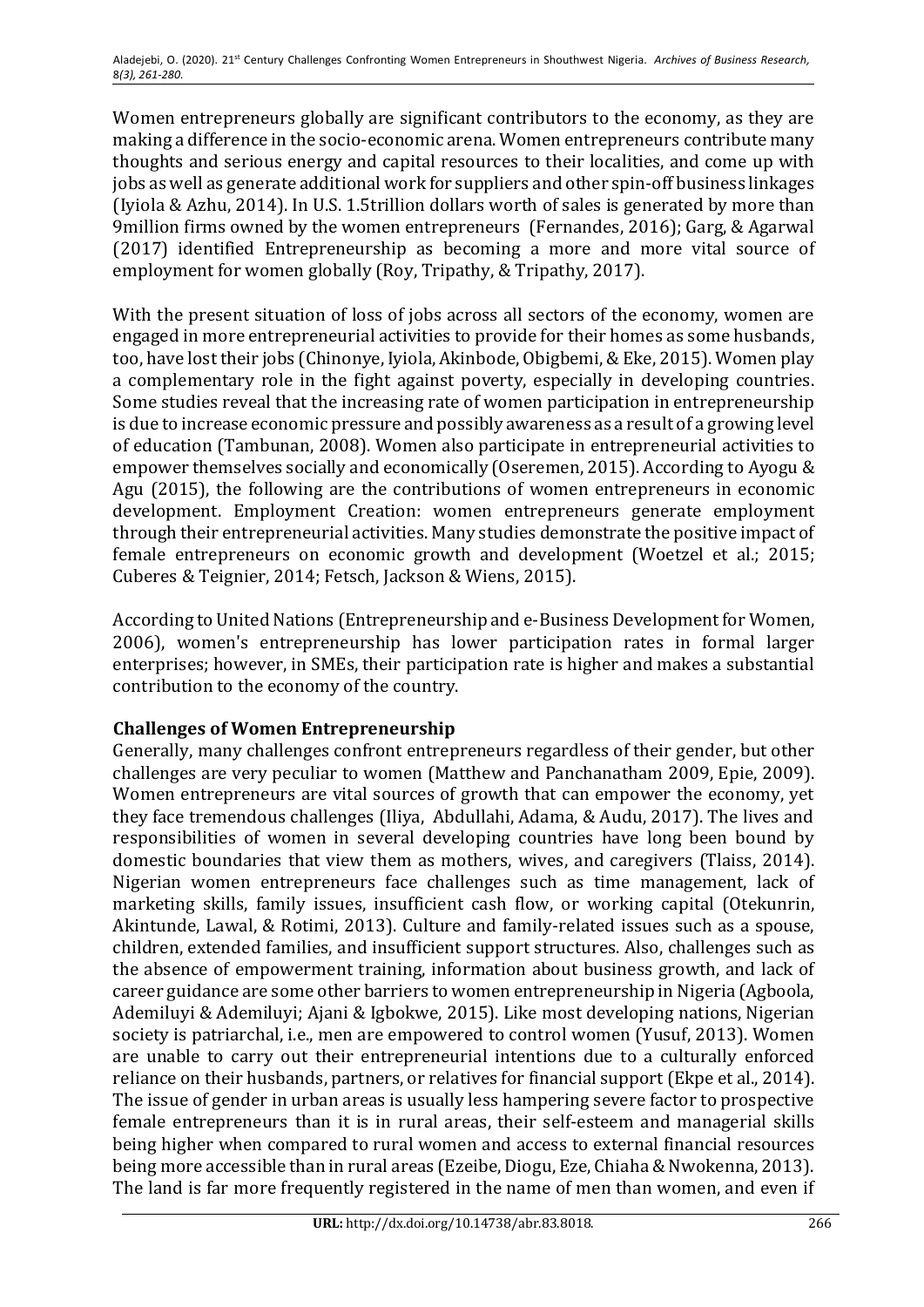women officially own the land themselves, or it belongs to their family, it is more likely that a man will have the responsibility of managing that land. Laws on inheritance are frequently biased in favour of granting ownership of land to a male relative, disadvantaging widows, and daughters in the process (Ahmad, 2016).

Lack of education act as a barrier to women entrepreneurship (Gavathridevi, 2014; Benard & Victor, 2013); Lack of managerial and entrepreneurial skills (Tanusia, Marthandan, & Subramaniam, 2016) serves as a barrier to women starting up a business. Women also encounters initial barrier when starting a business such as fear of failure, lack of confidence, spousal influence, and role in the family, leading to low profit or the higher possibility of business failure. Also, lack of assets, control over access to capital, and gender discrimination impact negatively on women's economic empowerment (Gayathridevi, 2014). A serious challenge that has endangered the expansion of female entrepreneurial businesses in the developing countries for many years is that women do not enjoy the same opportunities as men (Otunaiya, A. Ambali, O. & Idowu, 2013). There is great discrimination in socio-cultural values and traditions embedded, particularly in the policy and legal environment, as well as institutional support mechanisms (Otunaiya et al., 2013). There are also, Poverty, religion (Pudah system) limited educational exposure, Early/child marriage, cultural ethnicity. Emmanuel (2013) summarise the challenges facing women entrepreneurs in Nigeria is lack of supports from governments, family issues, lack of access to capital, markets, and adequate information, personal characteristics peculiar with women physiological nature, gender discrimination, weak networking power, lack of access to important assets like land, and equipment, cultural and social barriers. Customarily, a woman's role has been that of wife and mother. But this has changed subsequently; there is now a large number of women in different business sectors. Many women could not pursue a business activity without taking their husband or a male family member along; thus, women entrepreneurs have been the most disadvantaged group (Mandipaka, 2014).

According to Ayogu & Agu,  $(2015)$ , the following are the challenges that women entrepreneurs face in Nigeria: lack of access to control the property. The legal framework of most countries has not been able to recognize and enforce women's equal right to property and ownership. Lack of access to and control over income: Low income, low investment, and low profit may limit women's ability to save. Others are lack of access to information technology, lack of information on women entrepreneurship, peculiarities of women in terms of pregnancy and child nurturing, family dependence, restriction to the family business, inaccessibility to required funds, religious predicament, noninvolvement of women in decision making.

According to Garg and Agarwal (2017), problems faced by women entrepreneurs in India which is a developing country like Nigeria include lack of education, social barrier (Gender discrimination, fear of reaction from the society, family responsibilities and commitments), financial problem (Shortage of adequate finance, difficulty in obtaining credit from banks, low risk-bearing capacity, problem in capital for expansion, lack of collateral, complex & Lengthy loan procedures); Personal barriers (self-confidence and fear of failure, lack of entrepreneurial aptitude) market-related barriers (stiff competition, weak marketing network, poor sales strategies, delay in payment by clients, rapid change in demand and technology), skill-related barrier, operational barriers and others that include obsolescence technology, legal formalities, shortage of raw materials, lack of government support, cumbersome government procedures, lack of availability of motivational factors, tax-related issues, location of business, lack of awareness of Government policies and high staff turnover. According to Taqi (2016), recognized the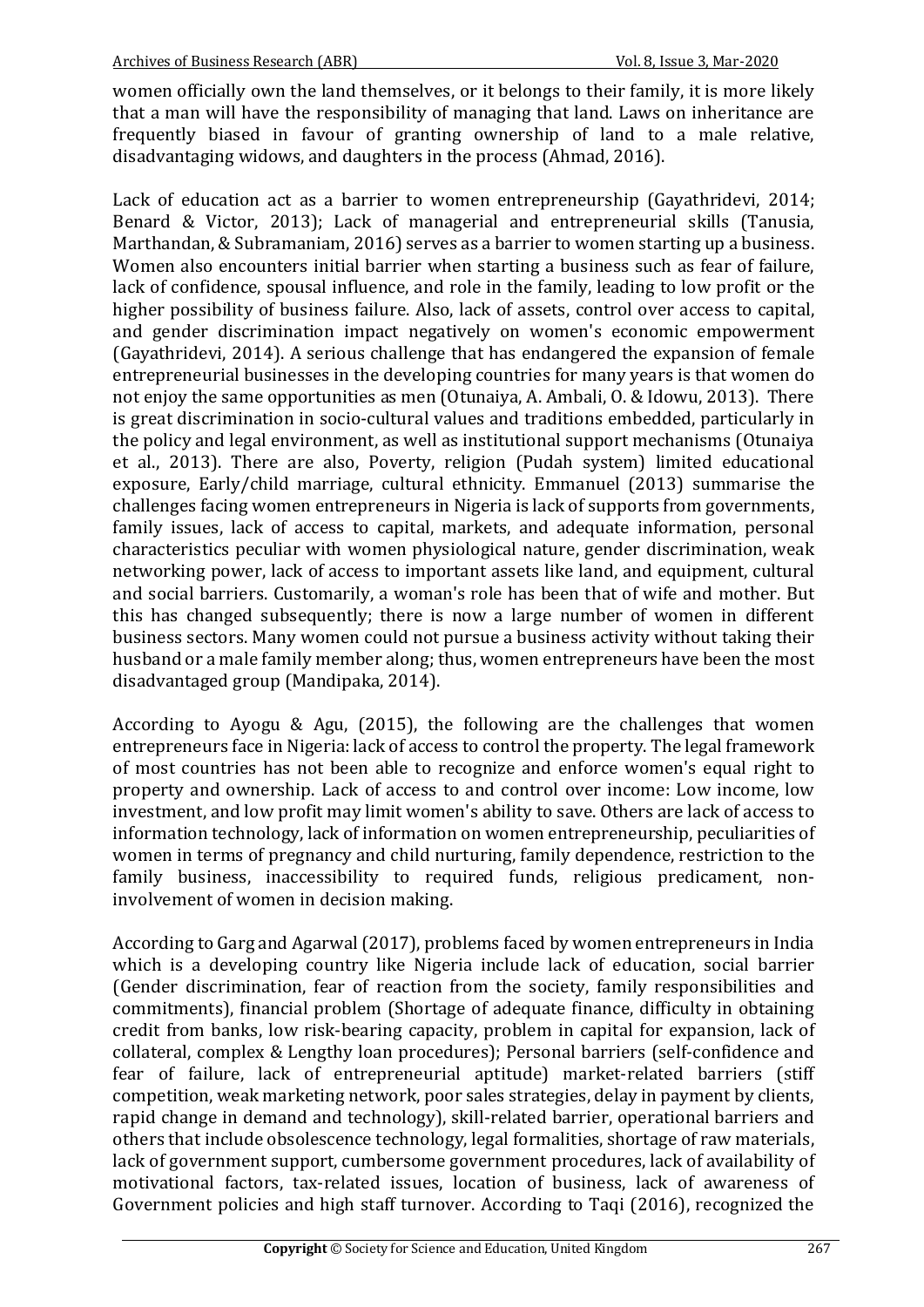lack of female role models as one of the problems confronting female entrepreneurs. Forbes list on women entrepreneurial challenges include lack of technology advancement, lack of policy for entrepreneurship, corruption, poor attitude of the government towards entrepreneurship, bank policy and bureaucracy, family responsibility, etc.( Abd Rani & Hashim, 2017). Researchers consistently point to a lack of access to finance as the major barrier that female entrepreneurs face (Iliya, Abdullahi, Adama & Audu, 2017). Many females rely on family funding (Halkins, 2011) or personal savings (Itani, Sidani & Baalbaki, 2011). A study carried out in Nigeria found out that after family funding, these female entrepreneurs rely on bank loans, donations, governmental schemes, and charity by churches (Halkias, 2011).

In traditional Muslim society and communities, male-female segregation is the norm and presents its issues. Female entrepreneurs guard their privacy and prefer a working environment where they don't have to interact with males (Itani et al.; 2011), or the interaction is kept to a minimum. Men may have an advantage over women in recognizing opportunities by virtue of their position in society and work experiences. Women's decisions on entrepreneurship are influenced by her husband, family, and society at large (Oseremen, 2015). Generally, women entrepreneurs face different issues depending on the stage of their present life cycle, legislation and industry (Adim, & Tamunomiebi, 2018)

# **Solutions to Women Entrepreneurship Challenges**

The Universal Declaration of Human Rights, according to Cesaroni, & Paoloni, (2016), states the following: " Everyone is entitled to all the rights and freedoms outlined in this Declaration, without distinction of any kind, such as race, colour, sex, language, religion, political or other opinions, national or social origin, property, birth or another status" (United Nations 1948). This means that no woman should be deprived of the opportunity to be an entrepreneur. (Roibu & Roibu, 2016).

The following are some of the funds that are available to women within and outside Nigeria: Youth Enterprise with Innovation in Nigeria (YOUWIN), Cocacola Women Entrepreneurs, World Bank, Tony Elumelu Foundation, Shell Live Wire, United States African Development Foundation (USADF), African Development Bank, USAID, Business Development Fund for Women (BUDFOW), World Bank United Nations, Etisalat Easy Business Millionaire Hunt, Ignite Idea Business Contest, Exchange green grants, Canadian International Development Research Centre (IDRC), U.S. Ambassador's Small Grants Program et al. (Motilewa, Onakoya, & Oke, 2015). Women entrepreneurs need appropriate education, entrepreneurial knowledge, business training such as skill development, time management, et al., for their business to grow (Broto, 2014). It is beneficial to have formal education to boost entrepreneurship and business performance (Islam & Amin, 2016; Iversen, Malchow-moller & Sorensen, 2016). Economies, where women have a higher number of years of education, are characterized by relatively high numbers of new female entrepreneurs at the level of both limited liability companies and sole proprietorships (Meunier, Krylova, & Ramalho, 2017).

Comparisons of gender-neutral and gender-specific indicators of entrepreneurship highlight the importance of collecting data on female business owners. The systematic and consistent collection of such data is crucial for developing meaningful, evidencebased recommendations, and public policies related to women's economic empowerment and their contribution to international development. The lack of sex-disaggregated data in many economies limits the understanding of the issues surrounding female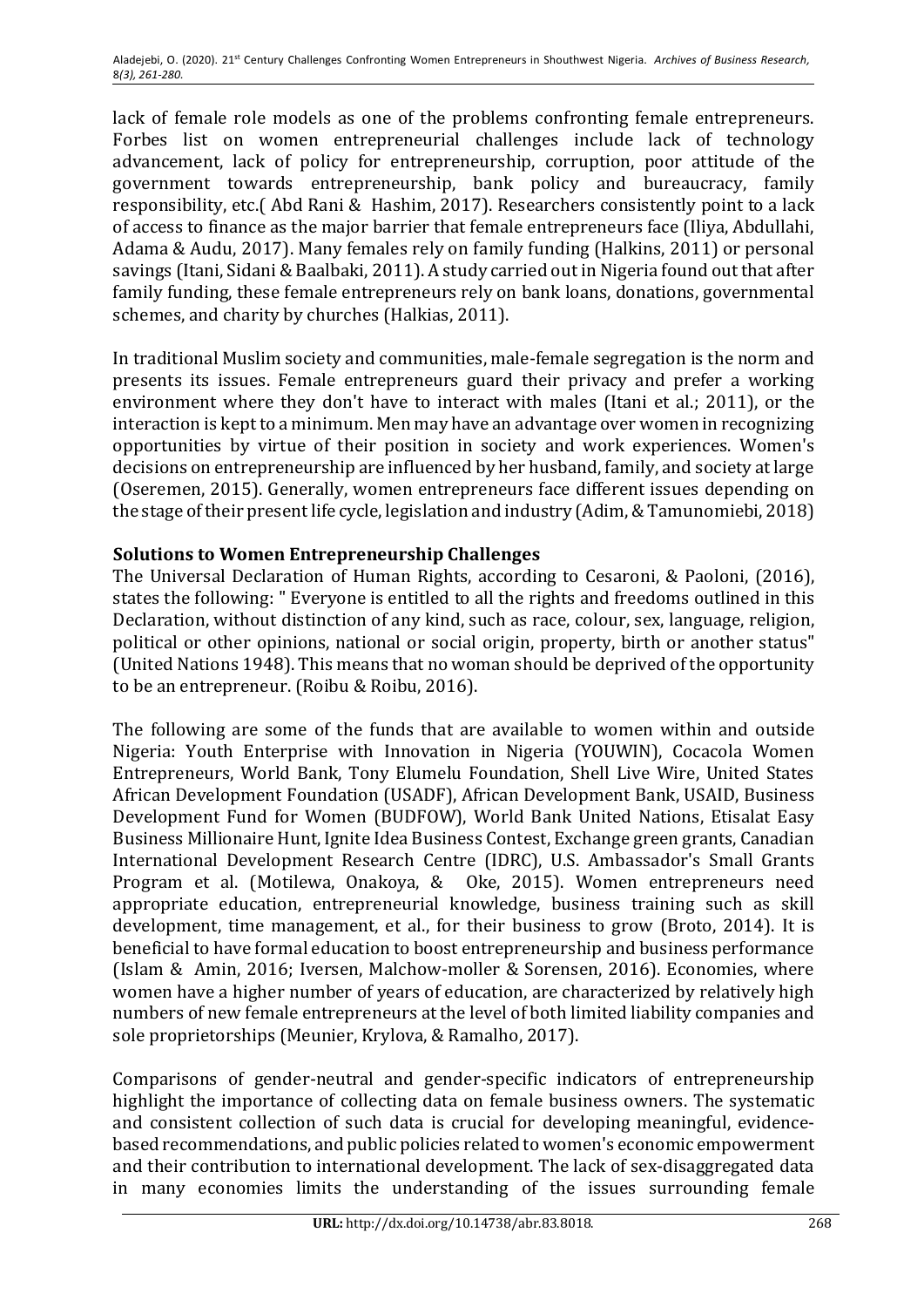entrepreneurship (Meunier, Krylova, & Ramalho, 2017). Women entrepreneurs, who view their business success more than just making money, empower and act as a role model using their potential to create a better world and also scaling up the business and profit are success triggers to economic empowerment and their status in the society (Steege & Stanum, 2014).

### **Empirical Reviews**

In a research carried out by Tlaiss (2014) among United Arab Emirate(UAE) Women titled Women's Entrepreneurship, Barriers, and Culture. The findings suggested that the barriers that women entrepreneurs face in the UAE are embedded in gender-biased societal and cultural expectations. The findings also demonstrate the role of women's ambition, self-confidence, and agency in negotiating and constructing their entrepreneurial careers through the existing barriers.

The following are the key findings in  $21<sup>st</sup>$ -century Barriers to Women's Entrepreneurship: state of Washington Edition, Majority Report of the U.S. Senate Committee on Small Business and Entrepreneurship by Maria Cantwell on August 20, 2014: Women entrepreneurs still face challenges getting fair access to capital. Women do not get enough access to loans and venture investment; Women entrepreneurs still face challenges getting equal access to Federal Contracts; Women entrepreneurs still face challenges getting relevant business training and counseling.

According to Obi, Okechukwu & Egbo (2017), in an article titled overcoming sociocultural Barriers on economic empowerment of rural women through entrepreneurship in Agriculture in Southeast state Nigeria noted that rural women have the following sociocultural barriers: social barriers, family ties, lack of family support, lack of education, girl child early marriage, male-dominated society, hostile government policies, lack of entrepreneurial aptitude, inadequate information about improved technologies, lack of social awareness, inadequate security measures, lack of access to finance, credit discrimination, women economic empowerment.

In a study conducted by Adesua Lincoln (2011) titled Assessing Nigerian Female Entrepreneur's access to finance for business start-up and growth, the study examined Nigerian female entrepreneurs based on a survey of 132 female-owned firms including the availability of finance when expanding or starting their business venture. The findings revealed that Nigerian female entrepreneurs are particularly constrained by their weak financial base and lack of collateral. Most of the women in the research were seen to resort to internal sources of finance for their start-ups and working capital.

In a research titled Problems, challenges, and prospects of female entrepreneurs by Ukonu, & Tafamel  $(2011)$ , the following are the Pull and Push Factors in women entrepreneurship in Gwagwalada, Abuja: poor salary, no job, self-satisfaction, and desire for autonomy, Retrenchment, family support, challenges, unwillingness to be confined as a housewife, widowhood, poor educational background, money-making, and increase in self-confidence. 

Research analysis from United Nations Conference on Trade and Development (UNCTAD)  $(2014)$  indicates work-life balance (ability in overcoming poverty), independence, and ability to earn income, easy access to funding for business expansion (capital), increased literacy and educational skills (networking) easy access to potential customers, suppliers and business partners and global presence (domestic and international recognition) are the major determinant of women entrepreneurs economic empowerment.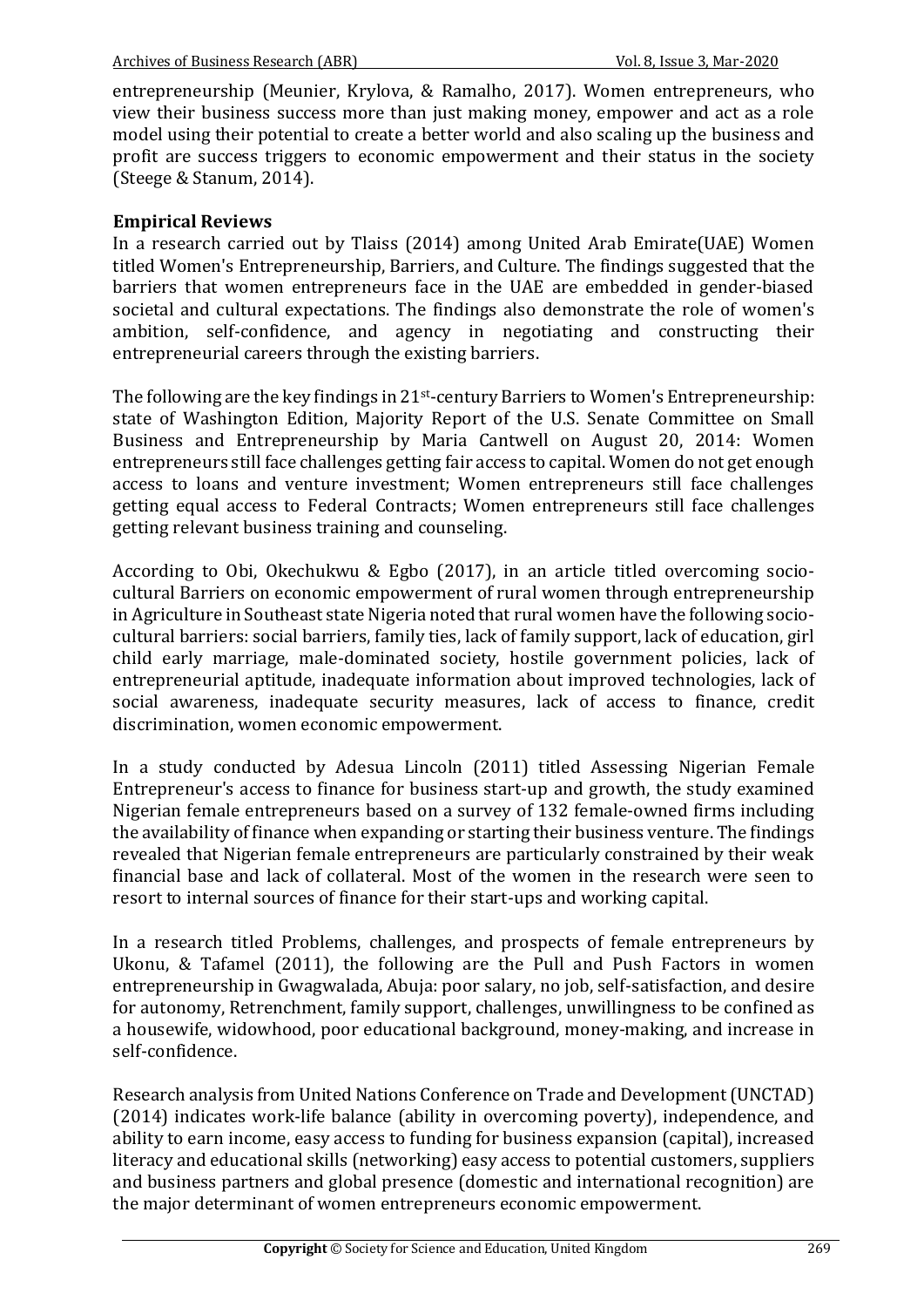In a study carried out by Bimha, Dlanuni, Ndwandwe, Sridhar, Mhlanga, Nkambule, Sbisi (2018) titled "Challenges Faced by Women Entrepreneurs in Small and Medium Enterprises in Swaziland," the study revealed that there is inadequate Government support, while other significant challenges faced by women in business include cultural related, funding and lack of information.

The findings from empirical studies conducted by Adeola (2014) titled Challenges of Women Entrepreneurs: The Nigeria Experience revealed that women entrepreneurs face the challenges of financial constraints, low level of education, inadequate management experience, lack of information, inadequate infrastructural development.

In a research titled "women entrepreneurship in Nigeria" Policy Framework, Challenges, and Remedies by Chinonye, Iyiola, Akinbode, Obigbemi & Eke, (2015), among 570 Female entrepreneurs in Lagos, Ogun and Oyo states within South, West, Nigeria using descriptive statistical analysis. The study revealed that although women entrepreneurs were gaining recognition in entrepreneurial activities, however, they are faced with some difficulties which include: availability of funds for a start-up and scale-up, inadequate infrastructure, hostile business environment, high level of competition, untrustworthy personnel, lack of adequate business knowledge, family pressure, socio-cultural hindrances. 

### **METHODOLOGY**

This study was done to identify motivation and the challenges faced by women entrepreneurs in small and medium scale enterprises in the South West region of Nigeria. Data were collected from businesses owned by women who reside within the six state capitals of South Western states of Nigeria. The cities are Lagos, Abeokuta, Ibadan, Oshogbo, Akure, and Ado-Ekiti. Similar big cities within each state were surveyed to increase the number of respondents for state capitals where a small number of questionnaires were retrieved. Examples were questionnaires from Ile-Ife added to those collected in Oshogbo, and from Ondo town to add up to those from Akure. The first part of the question was used to collect general information about the entrepreneurs, while section 2 was divided into five. Section 2 contained questions relating to motivational factors and the challenges faced by these women entrepreneurs, which, in their opinion, constitutes barriers to the successes of their businesses. Statistical package SPSS was used to analyze the data.

### **RESULTS**

Questionnaires designed to determine the challenges women entrepreneurs face in business were distributed in six (6) states of southwest Nigeria. Out of Seven hundred and twenty (720) questionnaires distributed (one hundred and twenty per state), Five hundred and two (502) questionnaires were viable. The questionnaire was formulated using a Likert scale ranging from Strongly Agree (5) to Strongly Disagree (1).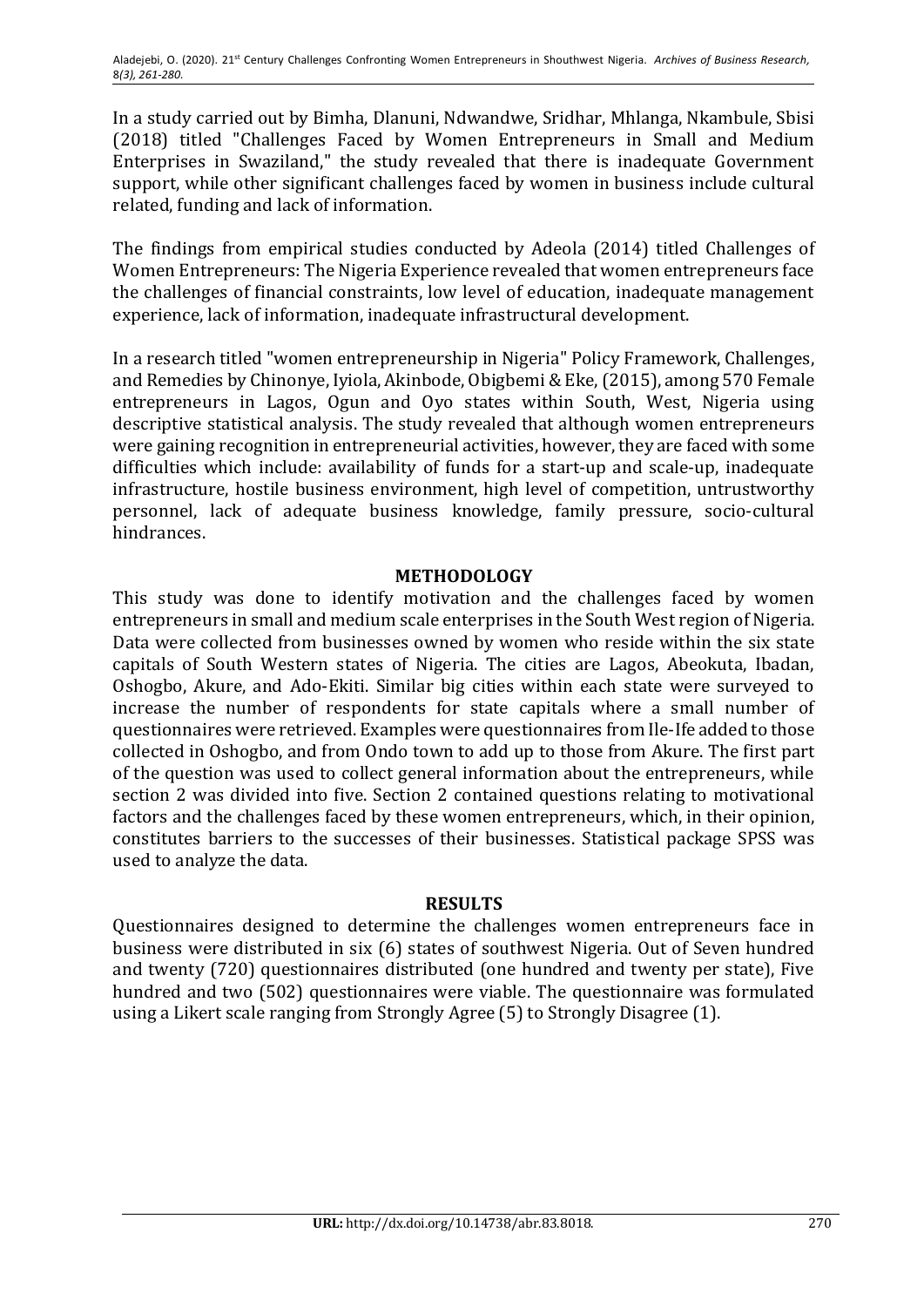| <b>Table 1: Characteristics of Entrepreneurs</b> |              |                 |  |  |  |
|--------------------------------------------------|--------------|-----------------|--|--|--|
| Characteristic                                   | Frequency    | Percentage      |  |  |  |
| <b>State</b>                                     |              |                 |  |  |  |
| Ekiti                                            | 54           | 10.76%          |  |  |  |
| Lagos                                            | 106          | 21.12%          |  |  |  |
| Ogun                                             | 68           | 13.55%          |  |  |  |
| Ondo                                             | 80           | 15.94%          |  |  |  |
| <b>Osun</b>                                      | 109          | 21.71%          |  |  |  |
| Oyo                                              | 85           | 16.93%          |  |  |  |
| <b>Education</b>                                 |              |                 |  |  |  |
| <b>High School</b>                               | 102          | 20.32%          |  |  |  |
| Diploma                                          | 133          | 26.49%          |  |  |  |
| <b>NCE</b>                                       | 95           | 18.92%          |  |  |  |
|                                                  | 106          |                 |  |  |  |
| Degree<br><b>Masters</b>                         | 34           | 21.12%<br>6.77% |  |  |  |
| PhD                                              |              |                 |  |  |  |
|                                                  | 15           | 2.99%           |  |  |  |
| <b>Null Response</b>                             | 17           | 3.39%           |  |  |  |
| Age                                              |              |                 |  |  |  |
| $20 - 30$                                        | 105          | 20.92%          |  |  |  |
| $31 - 40$                                        | 113          | 22.51%          |  |  |  |
| $41 - 50$                                        | 112          | 22.31%          |  |  |  |
| $51 - 60$                                        | 76           | 15.14%          |  |  |  |
| Above 60                                         | 32           | 6.37%           |  |  |  |
| <b>Null Response</b>                             | 64           | 12.75%          |  |  |  |
| Industry                                         |              |                 |  |  |  |
| Agribusiness                                     | 16           | 3.19%           |  |  |  |
| Beauty/Makeup                                    | 11           | 2.19%           |  |  |  |
| <b>Business Center</b>                           | 26           | 5.18%           |  |  |  |
| Catering, Food & Beverage                        | 57           | 11.35%          |  |  |  |
| Cosmetics                                        | 25           | 4.98%           |  |  |  |
| Education                                        | 28           | 5.58%           |  |  |  |
| <b>Event Management</b>                          | 9            | 1.79%           |  |  |  |
| Fashion                                          | 101          | 20.12%          |  |  |  |
| Hairstyling                                      | 8            | 1.59%           |  |  |  |
| Interior Décor                                   | $\mathbf{1}$ | 0.2%            |  |  |  |
| Leatherworks                                     | 26           | 5.18%           |  |  |  |
| Medical Health                                   | 20           | 3.98%           |  |  |  |
| Paints & Chemicals                               | 14           | 2.79%           |  |  |  |
| Photography                                      | 27           | 5.38%           |  |  |  |
| Supermarket, Gift shop                           | 45           | 8.96%           |  |  |  |
| Trading                                          | 35           | 6.97%           |  |  |  |
| <b>Null Response</b>                             | 53           | 10.56%          |  |  |  |
| <b>Distinct Products</b>                         |              |                 |  |  |  |
| $1 - 5$                                          | 179          | 35.66%          |  |  |  |
| $6 - 10$                                         | 108          | 21.51%          |  |  |  |
| $11 - 15$                                        | 139          | 27.69%          |  |  |  |
| > 15                                             | 2            | 0.40%           |  |  |  |
| <b>Null Response</b>                             | 74           | 14.74%          |  |  |  |
| <b>Number of Employees</b>                       |              |                 |  |  |  |
| $0 - 3$                                          | 230          | 45.82%          |  |  |  |
| $4 - 6$                                          | 183          | 36.45%          |  |  |  |
| $7 - 10$                                         | 59           | 11.75%          |  |  |  |
| $>10$                                            | 3            |                 |  |  |  |
|                                                  |              | 0.60%           |  |  |  |
| <b>Null Response</b>                             | 27           | 5.38%           |  |  |  |
| <b>Total</b>                                     | 502          | 100%            |  |  |  |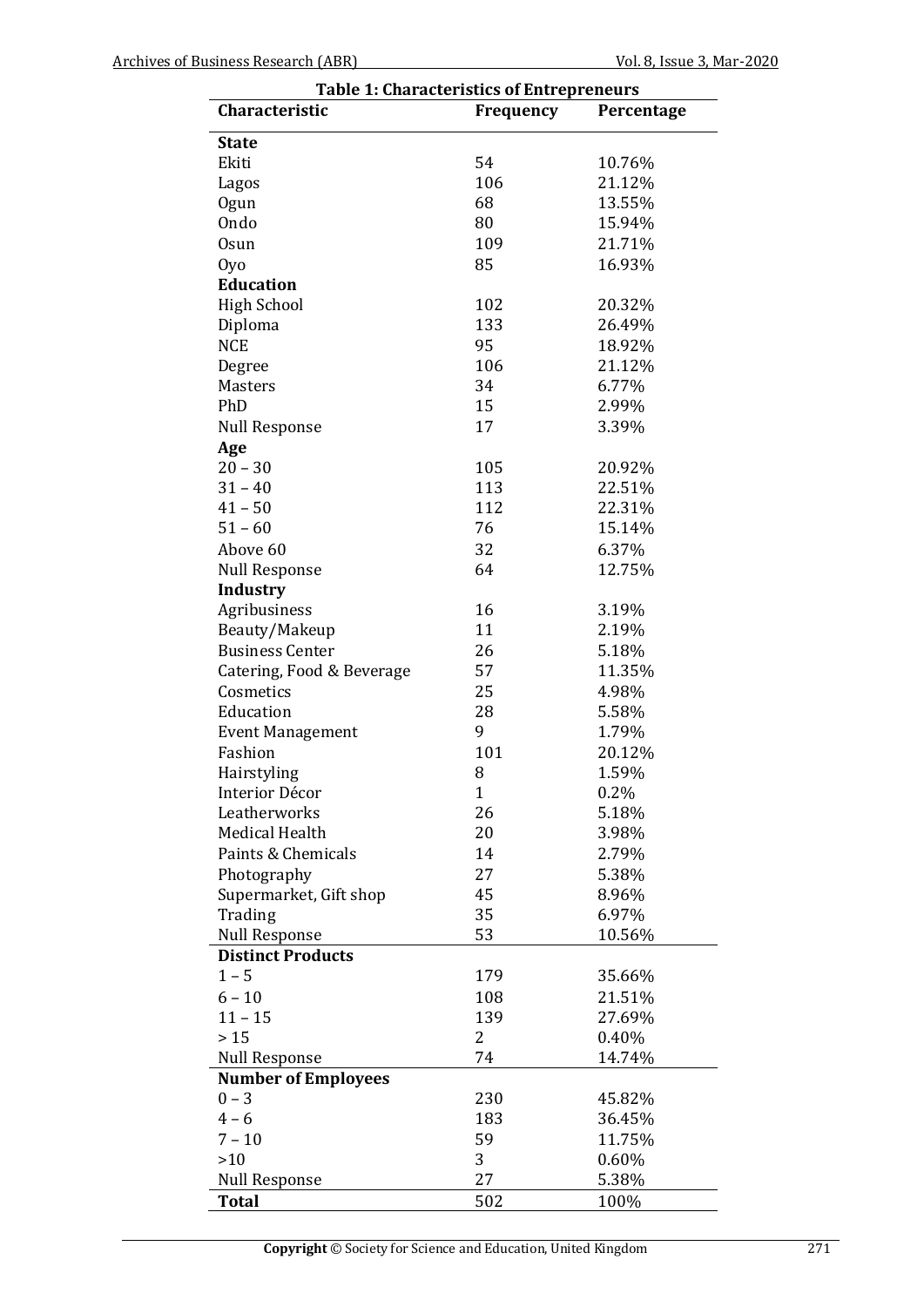The table above shows the characteristics of female entrepreneurs interviewed in southwest Nigeria. Data were collected from 502 female entrepreneurs from 6 states; majority data was collected from Osun state  $(21.71\%)$ , followed by Lagos state  $(21.12\%)$ , Oyo state  $(16.93\%)$ , Ondo state  $(15.94\%)$ , Ogun state  $(13.55\%)$  and Ekiti state  $(10.76\%)$ . The highest level of education of the women entrepreneurs varied with Diploma taking the lead at  $26.49\%$ , followed by Degree/BSc  $(21.12\%)$ , High school  $(20.32\%)$ , NCE (18.92%), Masters  $(6.77\%)$  and Ph.D. (2.99%). Majority (22.51%) of the female entrepreneurs were between the ages of 31 years to 40 years, followed by those in the 41 - 50 years age group (22.31%), 20 - 30 years (20.92%), 51 - 60 years (15.14%), while 6.37% were above 60 years of age. The businesses were seen to operate in various sectors of the economy with Fashion taking the lead at 20.12%, followed by the Catering, food & beverages (11.35%), Supermarket & Gift shops (8.96%), Trading  $(6.97%)$ , Education  $(5.58%)$ , Photography  $(5.38%)$ , Leatherworks  $(5.18%)$ , Cosmetics  $(4.98%)$ , Medical/health  $(3.98%)$ , Agribusiness  $(3.19%)$ , Paints & Chemicals  $(2.79\%)$ , Beauty/Makeup  $(2.19\%)$ , Event management  $(1.79\%)$ , Hairstyling  $(1.59\%)$ , and Interior décor (0.2%). Most of the entrepreneurs had  $1 - 5$  distinct products (35.66%),  $27.69\%$  had  $11-15$  distinct products,  $21.51\%$  had  $6-10$  distinct products, while only 0.40% had more than 15 distinct products. The majority of the entrepreneurs had 0-3 employees  $(45.82\%)$ ,  $36.45\%$  had  $4-6$  employees,  $11.75\%$  had  $7-10$  employees, while 0.60% had more than ten employees.

| S/N | Variable                                                                                             | <b>Mean</b> | <b>Std Deviation</b> |  |
|-----|------------------------------------------------------------------------------------------------------|-------------|----------------------|--|
|     | Banks usually provide more financial resources to men in<br>comparison with women                    | 2.79        | 1.12                 |  |
| 2   | Usually, women have restricted access to the necessary<br>financial resources for running a business | 3.30        | 1.21                 |  |
| 3   | Women suffer from poor access to capital that is needed<br>to begin their business                   | 3.43        | 1.24                 |  |

**Table 2: Statements on Access to Financial Resources** 

The respondents were asked to rank their level of agreement to challenges relating to access to financial resources. Results from analysis of their responses showed means ranging from 2.79 to 3.43 with a standard deviation between 1.12 and 1.24. The statement "Women suffer from poor access to capital that is needed to begin their business" had the highest mean (3.43). One of the statements: "Banks usually provide more financial resources to men in comparison with women" had a negative mean and the least mean.

The respondents were asked to rank their level of agreement to statements on challenges related to cultural and social support. Results from analysis of their responses showed means ranging from 2.82 to 3.57 with a standard deviation between 1.16 and 1.33. The statement "A lack of moral support from the family and husband is one social barrier to the involvement of women in business" had the highest mean  $(3.57)$  followed by "A lack of support and help from other women limit women's involvement in business" (3.32). The statements "There is a lack of respect within the community for women entrepreneurs" (2.82), "Nigeria's social culture constitutes a barrier, and limits women's involvement in entrepreneurial activities" (2.87) and "A misunderstanding of religion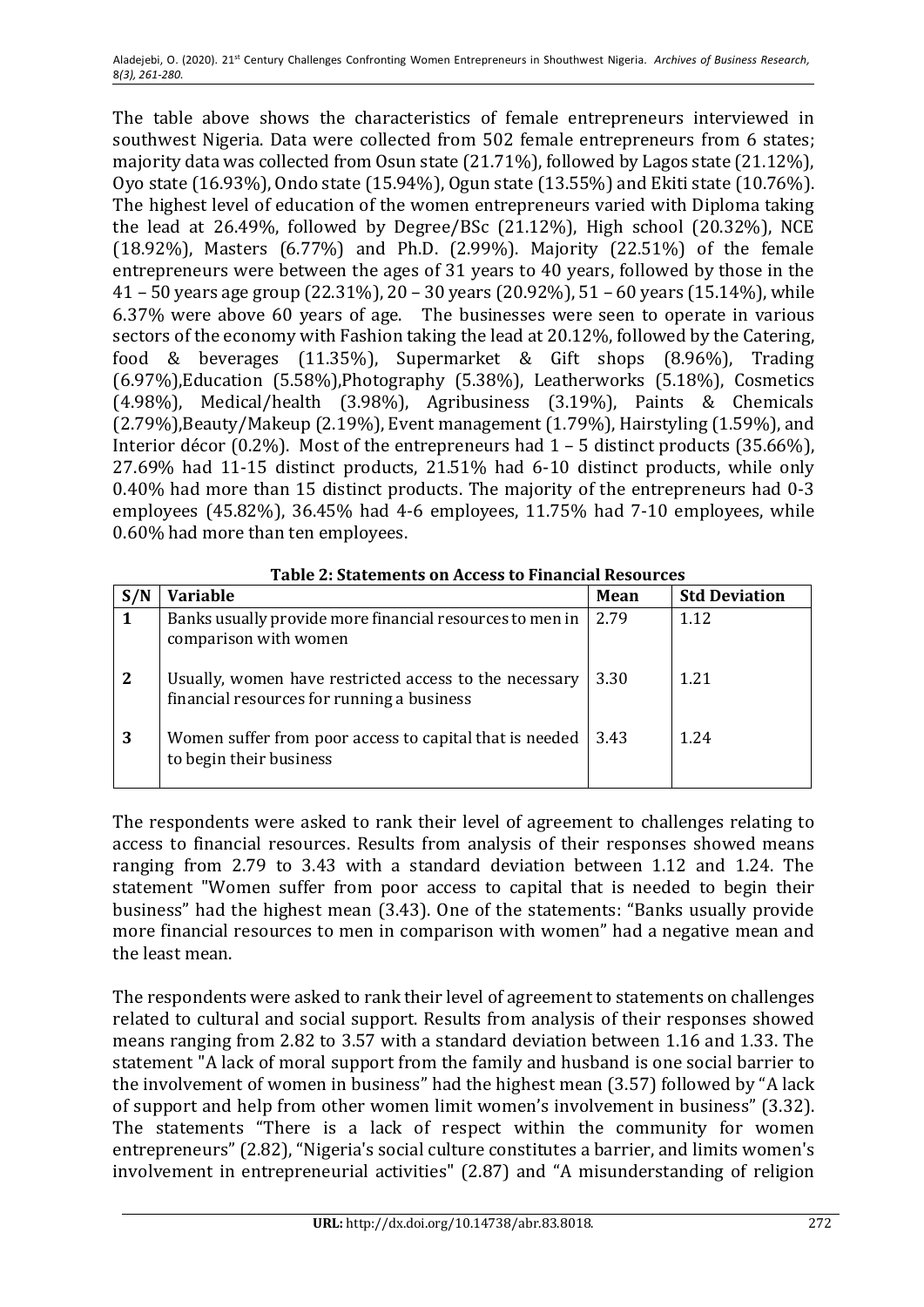limits women's involvement in business" (2.99) had negative means and were the least agreed to.

| S/N              | <b>Variable</b>                                                                                                         | Mean | <b>Std Deviation</b> |
|------------------|-------------------------------------------------------------------------------------------------------------------------|------|----------------------|
| $\mathbf{1}$     | A lack of moral support from the family and husband is<br>one social barrier to the involvement of women in<br>business | 3.57 | 1.18                 |
| $\mathbf{2}$     | A lack of support and help from other women limit<br>women's involvement in business                                    | 3.32 | 1.27                 |
| 3                | misunderstanding of religion limits women's<br>A<br>involvement in business                                             | 2.99 | 1.20                 |
| $\boldsymbol{4}$ | Most companies or people, in general, prefer to deal or<br>work with men than women                                     | 3.29 | 1.27                 |
| 5                | Nigeria's social culture constitutes a barrier and limits<br>women's involvement in entrepreneurial activities          | 2.87 | 1.25                 |
| 6                | Social discrimination against women limit their<br>involvement in business                                              | 3.03 | 1.16                 |
| $\overline{7}$   | There is a lack of respect within the community for<br>women entrepreneurs                                              | 2.82 | 1.33                 |
| 8                | There is a lack of suitable models to represent successful<br>women entrepreneurs                                       | 3.07 | 1.26                 |

| Table 3: Statements on Cultural and Social Support |
|----------------------------------------------------|
|----------------------------------------------------|

| S/N | <b>Variable</b>                                                                                                                      | Mean | <b>Std Deviation</b> |
|-----|--------------------------------------------------------------------------------------------------------------------------------------|------|----------------------|
|     | A lack of adequate training and education limits<br>women's involvement in business                                                  | 4.00 | 0.67                 |
| 2   | Fewer training providers are available for women in<br>terms of quantity and quality                                                 | 3.00 | 0.86                 |
| 3   | The fact that women have fewer connections than men<br>with experts in certain fields limits their involvement in<br>business        | 2.65 | 1.02                 |
| 4   | The fact that men have better opportunities in education  <br>and training than women limits the involvement of<br>women in business | 3.29 | 0.69                 |

#### **Table 4: Statements on Training and Education**

The respondents were asked to rank their level of agreement to statements on challenges relating to training and education. Results from analysis of their responses showed means ranging from 2.65 to 4.00 with a standard deviation between 0.67 and 1.02. The statement "A lack of adequate training and education limits women's involvement in business" had the highest mean (4.00). In contrast, the statement "The fact that women have fewer connections than men with experts in certain fields limits their involvement in business" had the least mean and negative mean  $(2.65)$ .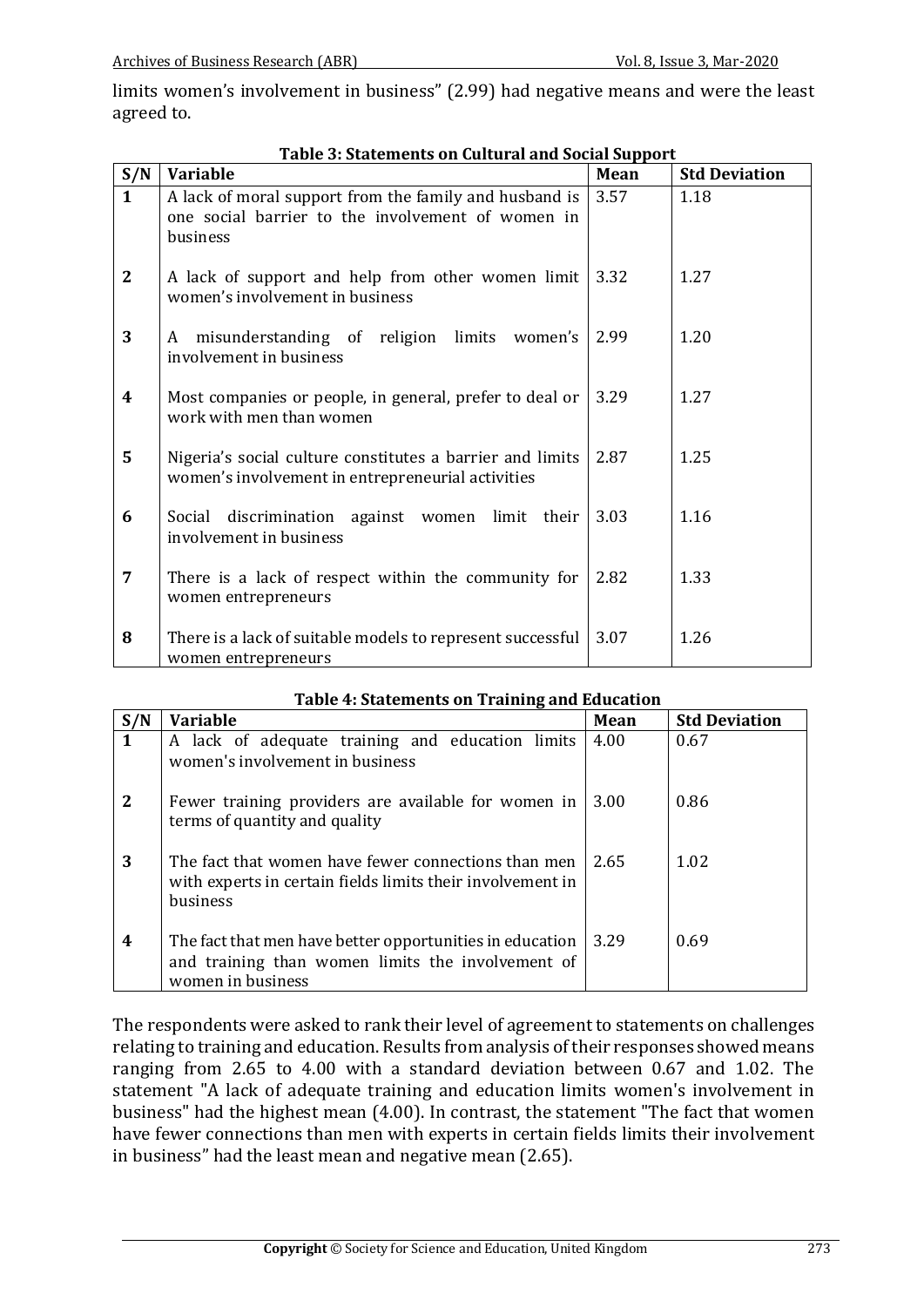| S/N              | гаріс э. эшістістіз он кайонагтог взійнізінің а визнісээ<br><b>Variable</b> | Mean | <b>Std Deviation</b> |
|------------------|-----------------------------------------------------------------------------|------|----------------------|
| $\mathbf{1}$     | Aptitude / personal interest                                                | 4.28 | 0.76                 |
| $\mathbf{2}$     | Assisting oneself and family monetarily                                     | 4.16 | 0.87                 |
| 3                | Challenge, doing something on one's own, show others<br>independence        | 4.05 | 0.93                 |
| $\boldsymbol{4}$ | Difficult period/ do not want to be Idle                                    | 3.83 | 1.27                 |
| 5                | Husband or other family member is in business                               | 3.01 | 1.23                 |
| 6                | Money                                                                       | 4.30 | 0.73                 |
| 7                | Providing jobs for others                                                   | 4.19 | 0.87                 |
| 8                | Self-fulfillment                                                            | 4.34 | 0.87                 |
| 9                | Time elasticity and control                                                 | 3.81 | 0.92                 |
| 10               | To be a model to children                                                   | 4.23 | 0.84                 |

**Table 5: Statements on Rational for Establishing a Business**

The respondents were asked to rank their level of agreement to statements on their rationale for establishing a business. Results from the analysis of their responses showed positive means ranging from 3.01 to 4.34, with a standard deviation between 0.73 and 1.27. The statement "Self-fulfillment" (4.34) had the highest mean, followed by "Money" (4.30). The statement "Husband or other family member is in business" (3.01) had the least mean.

|              | Table 6: Statements on Work-Family Interface                                                                                    |      |                      |  |  |
|--------------|---------------------------------------------------------------------------------------------------------------------------------|------|----------------------|--|--|
| S/N          | <b>Variable</b>                                                                                                                 | Mean | <b>Std Deviation</b> |  |  |
| $\mathbf 1$  | Having young children limits women's involvement in<br>business                                                                 | 3.56 | 1.28                 |  |  |
| $\mathbf{2}$ | Lacking moral support from the family affects the<br>performance of women entrepreneurs and limits their<br>involvement         | 3.68 | 1.15                 |  |  |
| 3            | The fact that women lack the ability to balance their<br>family responsibility and work limits their involvement<br>in business | 3.56 | 1.25                 |  |  |

The respondents were asked to rank their level of agreement to challenges relating to the work-family interface. Results from the analysis of their responses showed positive means ranging from 3.56 to 3.68, with a standard deviation between 1.15 and 1.28. The statement "Lacking moral support from the family affects the performance of women entrepreneurs and limits their involvement" (3.68) had the highest mean.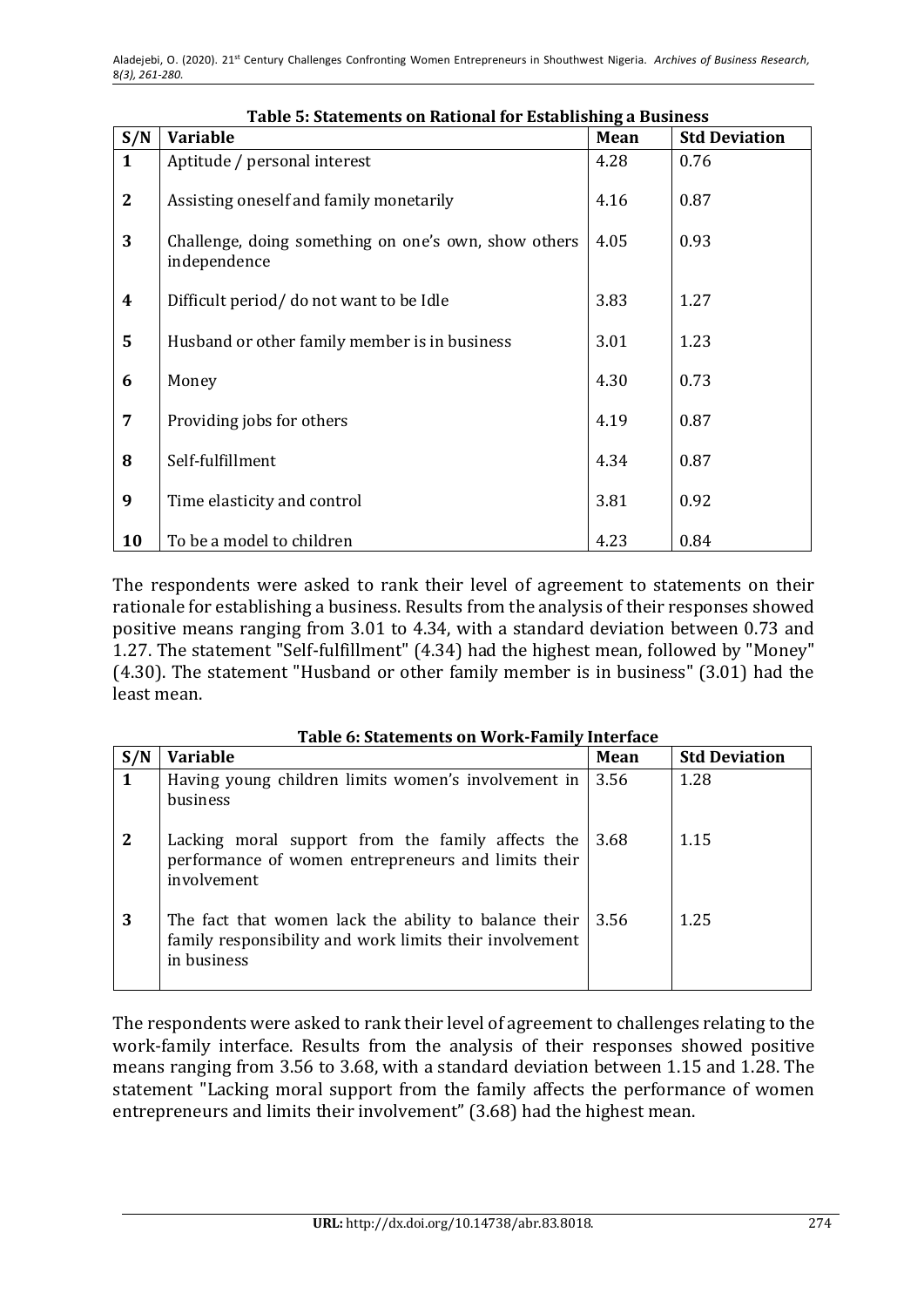| <b>Table 7: Statements on legal Constraints</b> |                                                                                                                                          |      |                      |  |  |
|-------------------------------------------------|------------------------------------------------------------------------------------------------------------------------------------------|------|----------------------|--|--|
| S/N                                             | <b>Variable</b>                                                                                                                          | Mean | <b>Std Deviation</b> |  |  |
| $\mathbf{1}$                                    | Laws and practices discriminate between women and<br>men                                                                                 | 3.13 | 1.30                 |  |  |
| $\mathbf{2}$                                    | Legal constraints are a barrier to women's involvement<br>in business                                                                    | 2.95 | 1.30                 |  |  |
| 3                                               | There is a lack of coordination between various<br>government departments regarding business procedures<br>that help women entrepreneurs | 3.61 | 1.09                 |  |  |
| 4                                               | There is a lack of government support for women<br>entrepreneurs in term of laws and regulations                                         | 3.47 | 1.25                 |  |  |
| 5                                               | There is a lack of laws protecting the investments of<br>women                                                                           | 3.35 | 1.15                 |  |  |

The respondents were asked to rank their level of agreement to challenges relating to legal constraints. Results from analysis of their responses showed means ranging from 2.95 to 3.61 with a standard deviation between 1.09 and 1.30. The statement "There is a lack of coordination between various government departments regarding business procedures that help women entrepreneurs" (3.61) had the highest mean followed by "There is a lack of government support for women entrepreneurs in terms of laws and regulations"  $(3.47)$ . The statement "Legal constraints are a barrier to women's involvement in business" (2.95) had the least and negative mean.

#### **DISCUSSION**

The educational profile of the women entrepreneurs showed that a large majority (up to 70%) had less than a university degree. The age group of the entrepreneurs was well distributed, with only a few above 60 years old. The entrepreneurs were also seen to operate in various sectors of the economy.

Access to start-up capital was seen to be a challenge in terms of access to financial resources for women. In terms of cultural support, lack of moral support from the family and other women was a challenge.

Lack of adequate training was identified as a training and education challenges from the results; this corroborates the fact that the majority of the women had less than a university degree. This training challenge was also the challenge with the highest mean generally. Self-fulfillment and money were identified as the major reasons for establishing a business. The issue of lack of moral support from family was also seen as a most agreed challenge in the area of the work-family interface. Legal constraints appeared not to be too much of a challenge for the women; however, the issue was more with the coordination of government departments in relation to business procedures that help women.

### **CONCLUSION**

In conclusion, contrary to widespread bias about social discrimination against women, the main challenges facing women entrepreneurs today in South West Nigeria are lack of adequate training, access to start-up capital, and poor family support (including spousal support).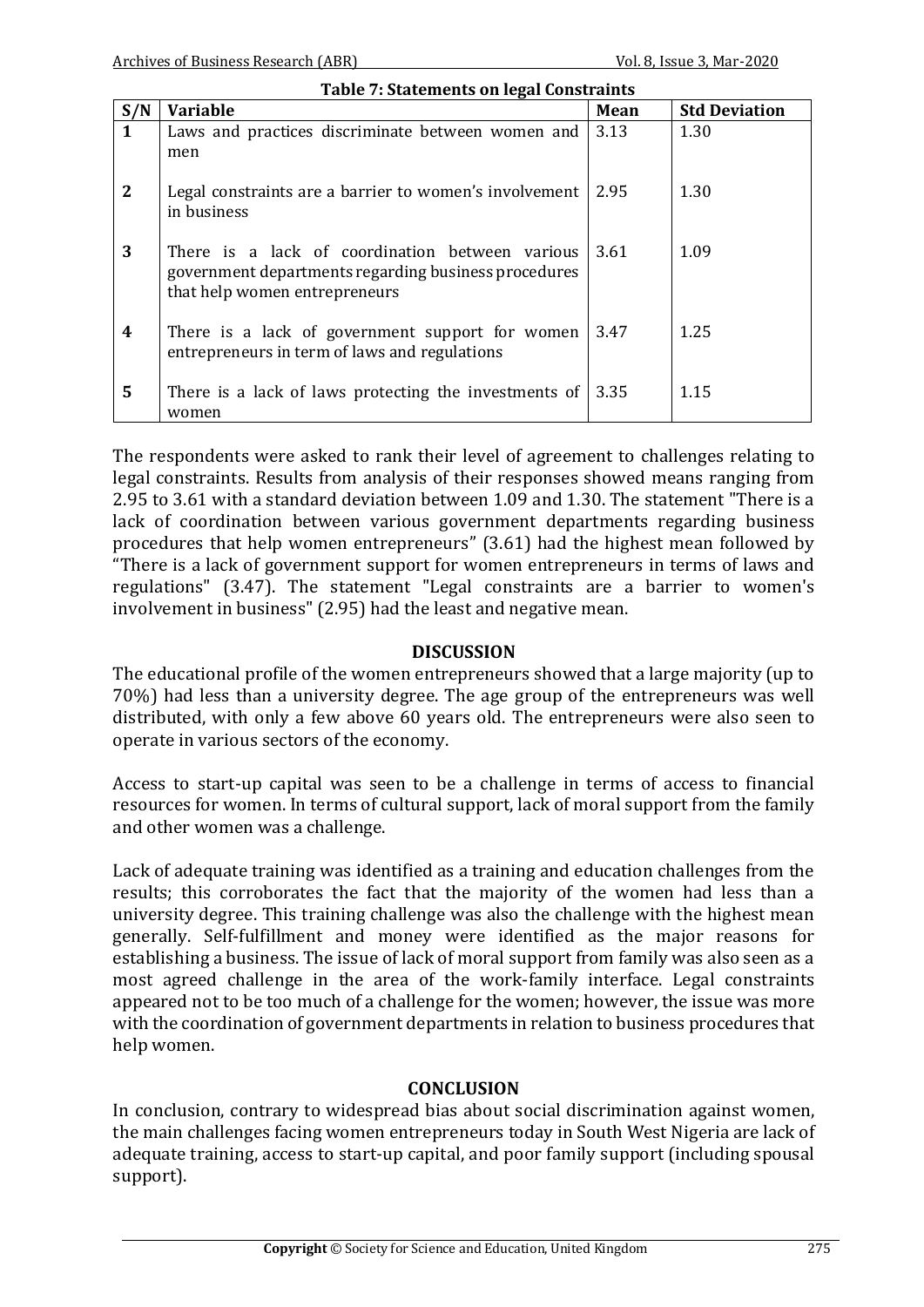## **References**

Abd Rani, S. H. & Hashim, N. (2017). Factors that influence women entrepreneurial success in Malaysia: A conceptual framework. *International Journal of Research in Business Studies and Management, 4, 16-23,* doi:10.22259/ijrbsm.0401003

Adesua-Lincoln, A. (2011). Assessing Nigerian female entrepreneur's access to finance for business startup and growth. African Journal of Business Management, 5(13), 5348-5355. doi:10.5897/AJBM10.1582

Adichie, C (2015). We should all be feminists, New York: Anchor Books

Adim, C. V. & Tamunomiebi, M. D. (2018). Entrepreneurial orientation and women entrepreneurs' contribution to household livelihood and sustenance in Rivers State. *World Journal of Entrepreneurial Development Studies, 2, 24-35. Retrieved from www.iiardpub.org* 

Agboola, J. O., Ademiluyi, F. L., & Ademiluyi, A. B. (2015). Social-cultural inhibitions to the development of female entrepreneurship in Osun State, Nigeria. *African Journal of Applied Research*, 1, 207–218. Retrieved from www.ajaronline.com

Ahmad, S.Z., Xavier, S.R., Perumel, S., Nor, M. L., and Mohan, C. J. (2011). The transition from corporate careers to business ownership: The case for women entrepreneurs in Malaysia. *International Journal of Business Administration 2*(3), 148-159.doi:10.5430/ijba.v2n3p148

Alhabidi, M. (2013). Saudi Women Entrepreneurs Overcoming Barriers in Alkhober. A Thesis Presented in Partial Fulfillment of the Requirements for the Degree Master of Science and Technology. Arizona State *University*

Alison, J. (1983). Feminist Politics and Human Nature (Totowa, NJ: Rowman & Allanheld).

Ayogu, D. U. & Agu, E. O. (2015). Assessment of the contribution of women entrepreneurs towards entrepreneurship development in Nigeria. *International journal of current research and Academic Review*, 3(10). Retrieved from www.ijcrar.com

Baumol, W.J. Litan, R.E. & Schramm, C.J. (2007). Sustaining entrepreneurial capitalism. Capitalism and Society, *2*(2). doi:10.2202/1932-0213.1026

*Beasley, C. (1999). What is Feminism Anyway? Singapore, South-wind Production Limited.* 

Bernard, M. C., & Victor, K. R. (2013). SWOT Analysis of Growth of Women Entrepreneurs in

Dar Es Salaam. *Academic Research International, 4,* 50-58. Retrieved from www.journals.savap.org.pk

Bimha, Happyson & Sridhar, Pinninti & Dlamini, X. & Mhlanga, S. & Ndwandwe, L. &

Nkambule, N. & Sbisi, P.. (2018). Challenges Faced by Women Entrepreneurs in Small and Medium Enterprises in Swaziland. *Indian Journal of Commerce & Management Studies.* (IX)85. doi:10.18843/ijcms/v9i2/10.

Bosma, N., Wennekers, S. & Amorós, J.E. (2012). Global Entrepreneurship Monitor 2011 Extended Report: Entrepreneurs and Entrepreneurial Employees across the Globe. *Global Entrepreneurship Research*, 9(2) 1-239. doi:10.1561/0300000033

*Bolton, B. & Thompson J (2000) Entrepreneurs: Talent, temperament, technique. Butterworth-Heinemann, oxford*

Bouzekraoui, H. & Ferhane, D. (2017). An exploratory study of women's entrepreneurship in Morocco.*: Journal of Entrepreneurship Research & Practice, 2017. 2-19. doi: 10.5171/2017.869458* 

Broto, R. B. (2014). Impact of education and training on performance of women entrepreneurs: A study in emerging market context. *Journal of Entrepreneurship in Emerging Economics*, 6(1), 38-52. doi:10.1108/JEEE-05-2013-0014

Brush, C.G. & Cooper S. (2012). Female entrepreneurship and economic development: An international perspective. *Entrepreneurship and Regional Development: An International Journal,* 24(2), 1-6. doi:10.1080/08985626.2012.637340

*Cantwell, M.* (2014). 21st century barriers to women's entrepreneurship: State of Washington edition. *Majority report of the U.S senate committee on small business and entrepreneurship.* 1-4. Retrieved from. *www.sbc.senate.gov*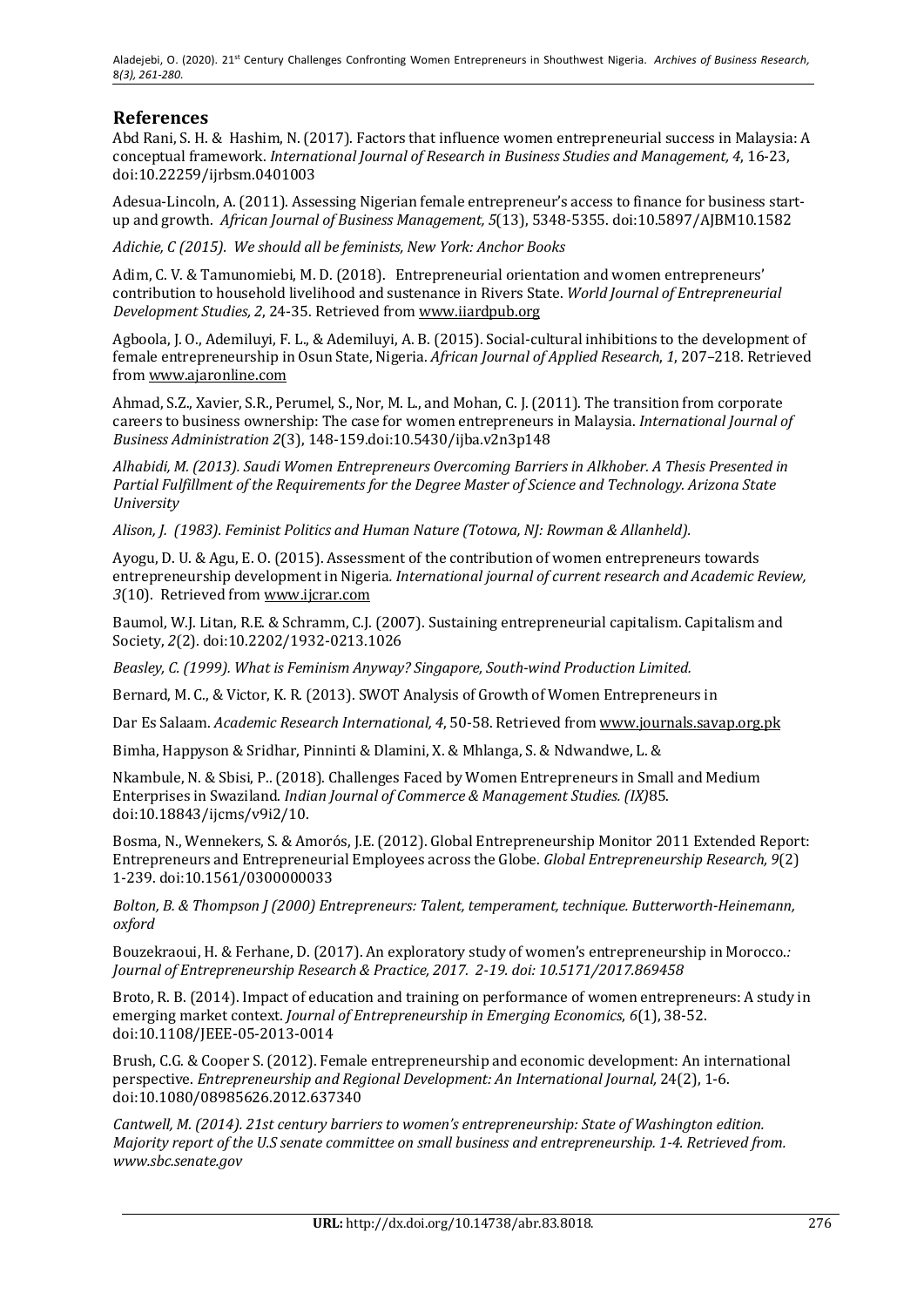Carter, N.M., Williams & Reynolds, P.D. (1997). Discontinuance among New Firms in Retail: the influence of initial resources strategy and gender. *Journal of Business Venturing, 12* (2), 125-145. doi: 10.1016/S0883-9026(96)00033-X

Cesaroni, F. M. & Paoloni, P. (2016). Are family ties an opportunity or an obstacle for women entrepreneurs? Empirical evidence from Italy. *Palgrave Communications*, 2, 1-7. doi:10.1057/palcomms.2016.88

Chinonye, M. L., Iyiola, O. O., Akinbode, M. O. & Eke, O. P. (2015). Women entrepreneurship in Nigeria: Policy framework, challenges and remedies. *Kasmera, 43*(2), 2-21. Retrieved from eprints.covenantuniversity.edu.ng

Cole, S. (2015). No title. On our terms: The undergraduate Journal of the Athena Center for Leadership Studies, 3(1), 85-129.retrieved from www.onourterms.barnard.edu

*Cuberes, D. & Teignier. M. (2015). Aggregate effects of gender gaps in the labor market: A Quantitative* Estimate." Economics Working Paper E14/308, University of Barcelona, Barcelona. Retrieved from *www.marcteignier.com*

Cunningham, J. B, & Lischeron P (1991) Defining entrepreneurship. *Journal of Business Management 29*, 22-29. Retrieved from www.questia.com

Ekpe, D. E., Alabo, E., & Egbe, I. J. (2014). Women, gender equality in Nigeria: A critical analysis of socioeconomic and political (gender issues). *Journal Research in Peace Gender and Development*,  $4(1)$ , 15–20. doi:10.143003/jrpgd.2014.009

Ekpe, I., Mat, N. B., & Razak, R. C. (2010). The effect of microfinance factors on women entrepreneurs' performance in Nigeria: A conceptual framework. *International Journal of Business and Social Science*, 1, 255–263. Retrieved from www.ijbssnet.com

*Emmanuel, C.L. (2013). Entrepreneurship: A conceptual approach, Second Edition, Pumark Nigeria Limited.* 

Epie, C. (2009). Managing time-based conflict across life domains in Nigeria: A decision making perspective, *Ife Psychological* 17, 194-216. Retrieved from www.ajol.info

Ezeibe, A. B. C., Diogu, G.O. and Eze, J. U., Chiaha, G. U. & Nwokenna, E. N. (2013) Women Entrepreneurship as a Cutting Edge for Rural Development in Nigeria. *Developing Country Studies, 3(5)*, 156-161. doi:10.1.1.843.6244

Faleyimu, O. I., Agbeja, B. O., and Akinyemi, O., (2013). State of forest regeneration in Southwest Nigeria. *African Journal of Agricultural Research. 8(26)* 3381-3383 doi:10.5897/AJAR09.035I

Fernandes, P. (2016). Challenges women entrepreneurs face (and how to overcome them). *Business News Daily Contributor*. Retrieved from www.businessnewsdaily.com

*Fetsch, E., Jackson, C. & Wiens. J. (2015). Women entrepreneurs are key to accelerating growth. Kauffman Foundation. Retrieved from www.kauffman.org* 

Garg, S. & Agarwal, P. (2017). Problems and prospects of woman entrepreneurship-A review of literature. *Journal of Business and Management, 19*, *55-60. doi*:10.9790/487X-1901065560

Gayathridevi, M. A. (2014). Barriers of Women Entrepreneurs A Study in Bangalore Urban District. *International Journal of Trends in Economics Management and Technology, Economics Management &* Technology, *III* (II), 24-30. Retrieved from www.ijtemt.org

*GEM, Global Enterprises Monitor (2017). Assess city and regional readiness for entrepreneurship, Presenting* the GEM ESI diagnostic tool. Retrieved from www.gemconsortium.org

Gupta, S. & Aggarwal, A. (2015). Opportunities and challenges faced by women entrepreneurs in India. *Journal of Business and Management, 17*(8). *doi* 10.9790/487X-17836973

Halkias, D., Nwajiuba, C., Harkidakis, N. & Ccaracatsanis, S. M. (2011). Challenges facing women Entrepreneurs in Nigeria. *Management Research Review, 34,* (2), 221-235. doi:10.1108/01409171111102821

Hughes, K. D., Jennings, J. E., Brush, C. G., Carter, S., & Welter, F. (2012). Extending women's entrepreneurship research in new directions. *Entrepreneurship Theory and Practice, 36, 429-*442.doi:10.1111/j.1540-6520.2012.00504.x

Ihugba, O. A., Odii, A., & Njoku, A. C. (2013). Challenges and prospects of entrepreneurship in Nigeria. *Academic Journal of Interdisciplinary Studies*, *2*(5), 25-36. doi:10.5901/ajis.2012.v2n5p25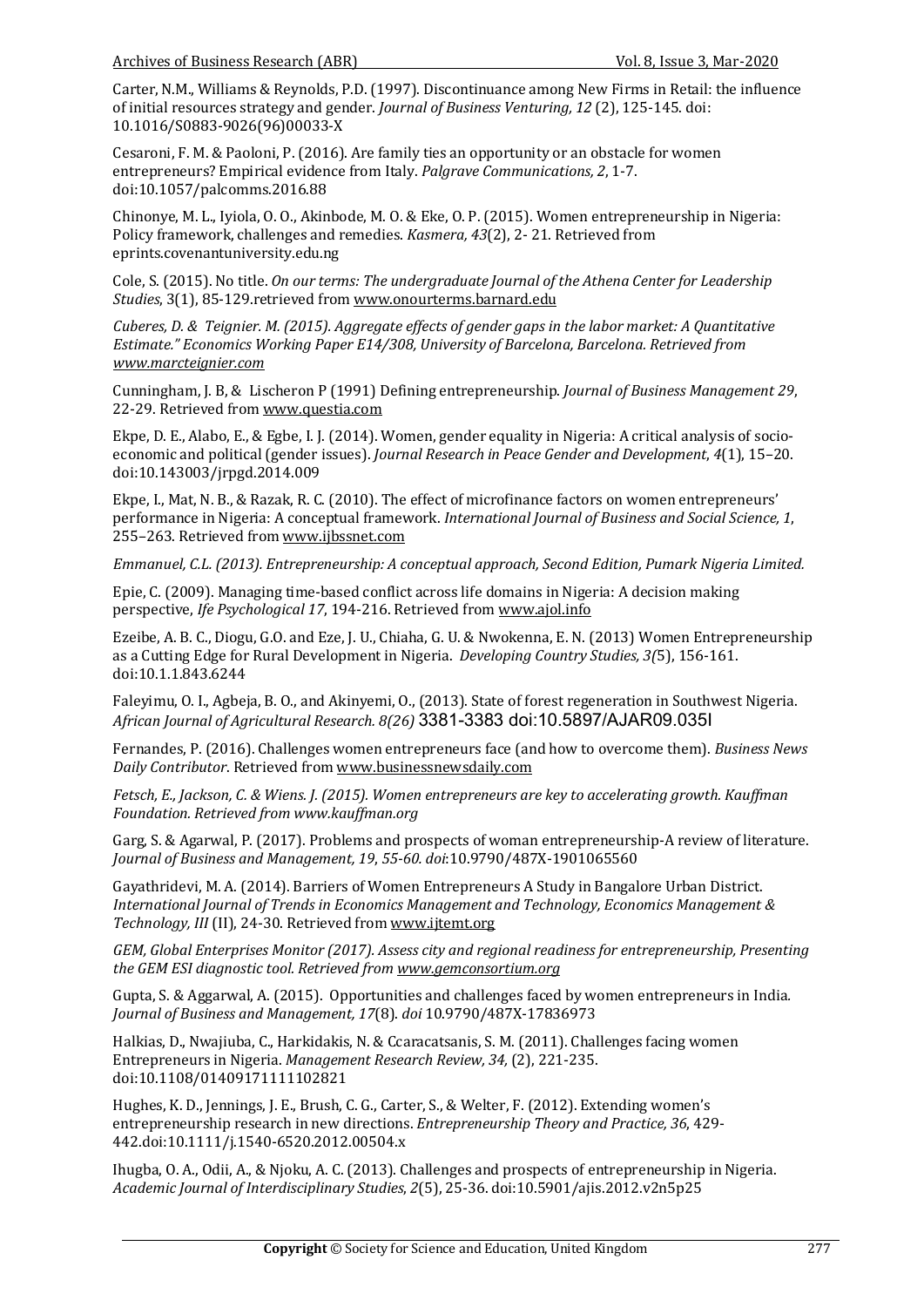Iyiola, O. O.&, Azuh, D. (2014). Women entrepreneurs as a small-medium enterprise (SME) Operators and their roles in socio-economic development in Ota, Nigeria. *International Journal of Economics, Business,* and Finance, 2, 1-10. Retrieved from covenant www.university.edu.ng

Idris, A. J. (2015) Effect of social capital on poverty alleviation: a study of women entrepreneurs in Nasarawa state, Nigeria. *Journal of Research in National Development, 13*, 208-222. Retrieved from www.transcampus.org

Iliya, B. Abdullahi, M. I. Adama, J. I. & Audu, O.L. (2017). Examining female entrepreneurship development in Nigeria: A pathway to sustainable development. *International Journal of Scientific Research in Social Sciences & Management Studies, 2,* 24-34. Retrieved from www.internationalpolicybrief.org

Islam, A & Amin, M. (2016). Women Managers and the gender-based gap in access to education: Evidence from firm-level data in developing countries. *Feminist Economics*, 22(3), 127-153. doi: 10.1080/13545701.2015.1081705

Itani, H., Sidani, Y. M. & Baalbaki, I. (2011). United Arab Emirates female entrepreneurs: Motivations and frustrations. Equality diversity and inclusion. An International Journal, 30 (5), 409-424. Retrieved from www.deepdyve.com

Iversen, J., Malchow-Møller, N. & Sørensen, A (2016). Success in entrepreneurship: A complementarity between schooling and wage-work experience*. Small Business Economics 47*(2):437–60. doi:10.1007/s11187-016-9732-y

Jamali, D. (2009). Constraints and opportunities facing women entrepreneurs in developing countries. Gender in Management: An International Journal, 24(4), 232-251. doi:10.1108/17542410910961532

Kamberidou, I. (2013). Women entrepreneurs: 'We cannot have changed unless we have men in the room. *Journal of Innovation and Entrepreneurship, 2, (6), 2-17. doi:10.1186/2192-5372-2-6* 

Langowitz, N. & Minniti, M. (2017). The entrepreneurial propensity of women. *Entrepreneurship Theory and Practice, 31*, 341–364. doi:0.1111/j.1540-6520.2007.00177.x

Landström, H. (2010). Pioneers in Entrepreneurship and Small Business Research, Springer.

Mandipaka, F. (2014). An investigation of the challenges faced by women entrepreneurs in developing countries: A case of King Williams' Town, South Africa. *Mediterranean Journal of Social Sciences, 5*(27), 1187-1193. doi:10.5901/mjss.2014.v5n27p1187

*Martinez D, A.; Marlow, S. (2017) Women entrepreneurs, and their ventures: Complicating categories and* contextualising gender; Routledge: London, UK

*Mathew, R. V., & Panchanatham, N. (2009). Work life balance issues among the women entrepreneurs in* South India. In K. J. Cherian, & S. P. A. Mathew (Eds.), Emerging entrepreneurial strategies for selfdevelopment and skill development, 46–5. Retrieved from www.eprints.usm.my

Mauchi, F.N., Mutengezanwa, M. & Damiyano, D. (2014). Challenges faced by women entrepreneurs: A case study of Mashonaland Central Province. *International Journal of Development and Sustainability, 3(3), 466-480. Retrieved from. www.isdsnet.com* 

McMullen, J.S, & Warnick, B.J. (2016). Should we require every new venture to be a hybrid organization? *Journal of Management Studies 53*(4), 630-662. doi:10.1111/joms.12150

*McAdam, M. (2013). Women Entrepreneurship; Routledge: London, UK, 2013.* 

*McCann, C, Kim, S. (2013. Feminist theory reader: Local and global perspectives, New York: Routledge* 

*Meunier, F., Krylova, Y. & Ramalho, R. (2017). Women's entrepreneurship how to measure the gap between* new female and male entrepreneurs? Policy Research Working Paper 8242. Development Economics Global *Indicators Group.* 

Mordi, C., Simpson, R., Singh S., & Okafor, C. (2010). The Role of cultural values in understanding the challenges faced by female entrepreneurs in Nigeria: Gender in Management: *An International Journal, 25,* 5-21. doi:10.1108/17542411011019904

Motilewa, B. D., Onakoya, O. A. & Oke, A. D. (2015). ICT and gender specific challenges faced by female entrepreneurs in Nigeria. *International Journal of Business and Social Science, 6(3), 97-105. Retrieved* from www.ijbssnet.com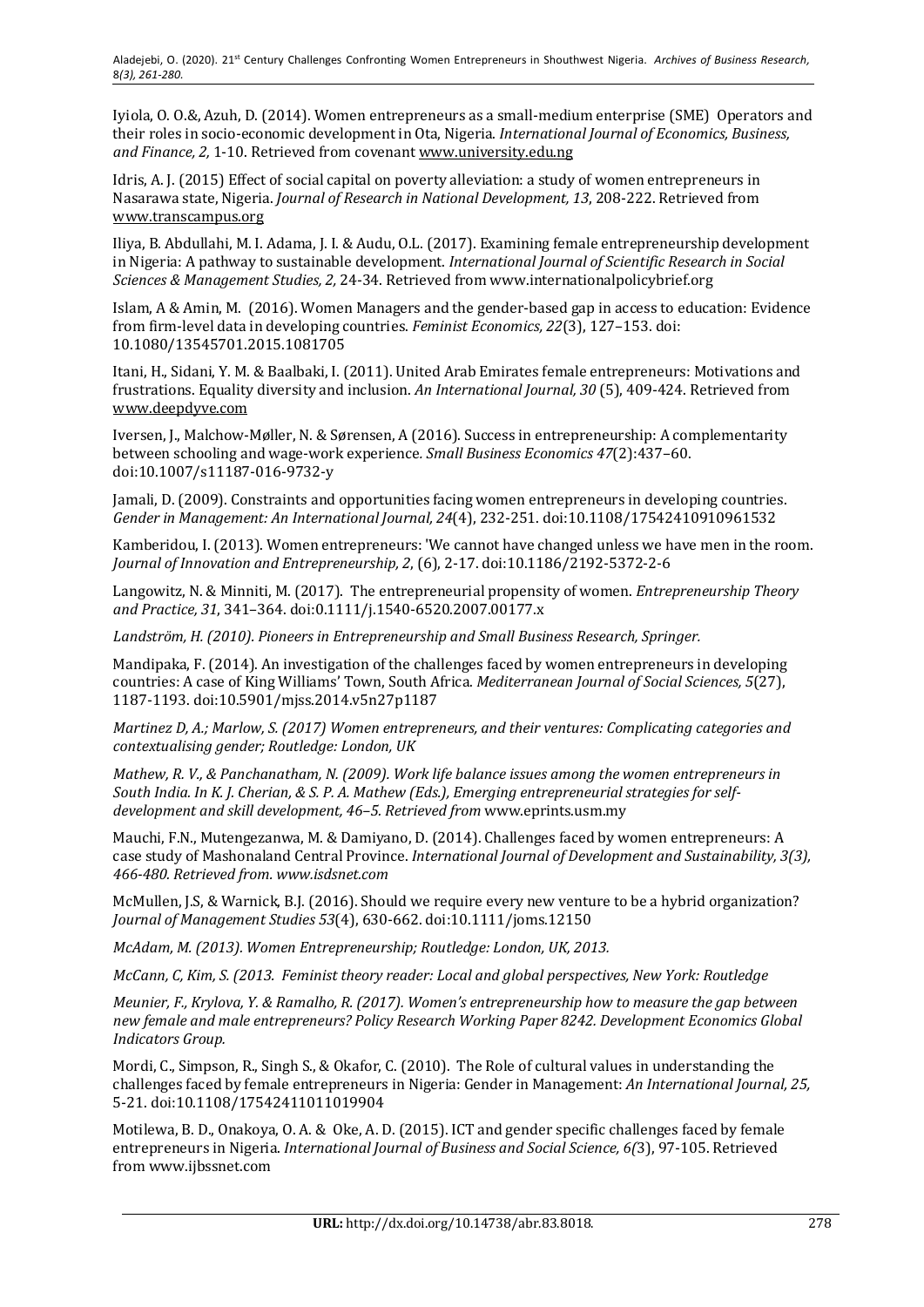Nwala, M. N. & Alfred (2013) Financing and related constraints to the growth of women entrepreneurship: Evidence from Nasarawa State, Nigeria. Applied Science Research, 5(6), 165-171. Retrieved from scholarsresearchlibrary.com

Obi, A. V, Okechukwu, E. U. & Egbo, D. E. (2017). Overcoming socio-cultural barriers on economic empowerment of rural women through entrepreneurship in agriculture in South East State, Nigeria. *International Journal of Academic Research in Economics and Management Sciences, 6(4), 199-224.* doi:10.6007/IJAREMS/v6-i4/5425

*Oliver M.C.F.O., Okafor F.C., Nwagwu N.A., Okojie C.E.E. (2006). Entrepreneurial Development: The Nigeria Experience Marcel Publications*

Opoku-Ware, J. (2014). Women's productive and economic roles towards household poverty reduction in Ghana: A survey of Bongo District in Northern Ghana. *Research on Humanities and Social Sciences, 4*(19). 148-155. Retrieved from www.iiste.org

Orhan, M. & Scott, D. (2001). Why women enter into entrepreneurship: An explanatory model. Women in *Management Review 16,* 232-247. doi10.1108/09649420110395719

Oseremen, E. (2015). Women entrepreneurs: issues, challenges and prospects in Igueben local government area, Edo state, Nigeria. African journal of politics and administrative studies, 8, 126-135. Retrieved from www.oer.sau.edu.ng

Otekunrin, A. O., Akintunde, A. O., Lawal, A. I., & Rotimi, M. E. (2013). Nigerian women entrepreneurs: Challenges, incentives and achievements indicators. *Journal of Business and Management*, 11(4), 24–31. doi:10.9790/487X-1142431

Otunaiya, A. O., Ambali, O. I. & Idowu, A. O. (2013). Profitability and constraints analysis of women entrepreneurs in Lagos state, Nigeria' *Asian Journal of Business Management,* 5(1): 13-18. doi:10.19026/ajbm.5.5811

*Quiñones, P. G. (2016). Female entrepreneurs: Adding a new perspective to economic growth. Fundación Rafael Del Pino, 6-136. Fotocomposición: Josur Tratamiento De Textos, S. L. Madrid* 

Rani, S. B. & Rao, K. D., 2007. Perspectives on Women Entrepreneurship. *ICFAI Journal of Entrepreneurship Development, 4(4), 16-27. Retrieved from www.worldcat.org* 

Roibu, I & Roibu, P. A. (2016). Barriers to women entrepreneurship: a comparative analysis between South Korea and Romania. *Acta Universitatis Sapientiae, Philologica, 8, 183-203. doi:10.1515/Ausp-2016-*0013

Rosser, S.V. (2005). through the lenses of feminist theory. Focus on women and information technology. *Frontiers, A Journal of Women Studies 26, 1-23. Retrieved from www.deepdyve.com* 

Roy, S. Tripathy P. Tripathy, P. K. (2017). Assessment of factors affecting the performance of women entrepreneurs in MSE in Polosara District of Ganjam, Odisha. *British Journal of Economics, Management & Trade,* 17(3): 1-11. doi:10.9734/BJEMT/2017/32298

Sarfaraz, L., Faghih, N., & Majd, A. A. (2014). The relationship between women entrepreneurship and gender equality. *Journal of Global Entrepreneurship Research*, 2(1), 1-11. doi:10.1186/2251-7316-2-6

Shmailan A. B. (2016). Compare the characteristics of male and female entrepreneurs as explorative study. *Journal of Entrepreneurship & Organization Management,* 5(4). 203. doi: 10.4172/2169-026X.1000203

Stam, E. & Spigel, B. (2017). Entrepreneurial Ecosystems. Blackburn. Thousand Oaks

*Steege, V. M., & Stamm, V. B. (2014). Women Entrepreneurs: Success triggers, dilemmas, and 'readiness for* the future. The XXV ISPIM Conference – Innovation for Sustainable Economy & Society, Dublin, Ireland *forthcoming conference on 8-11 June 2014. Publication forthcoming* 

Tambunan, T. (2008). SME development, economic growth, and government intervention. *Journal of International Entrepreneurship,* 6(4), 147-167. doi:10.1007/s10843-008-0025-7

Tanusia, A, Marthandan, G, & Subramaniam, I. D. (2016). economic empowerment of Malaysian women through entrepreneurship: Barriers and enablers. Asian Social Science, 12(6), 81-94. doi:10.5539/ass.v12n6p81

Taqi, N. (2016). The challenges facing women entrepreneurs: A study on gulf cooperation council (GCC) *countries. Evidence from Kingdom of Bahrain, United Arab Emirates, and Saudi Arabia. A thesis submitted for the degree of doctor of philosophy. Brunel University, London*